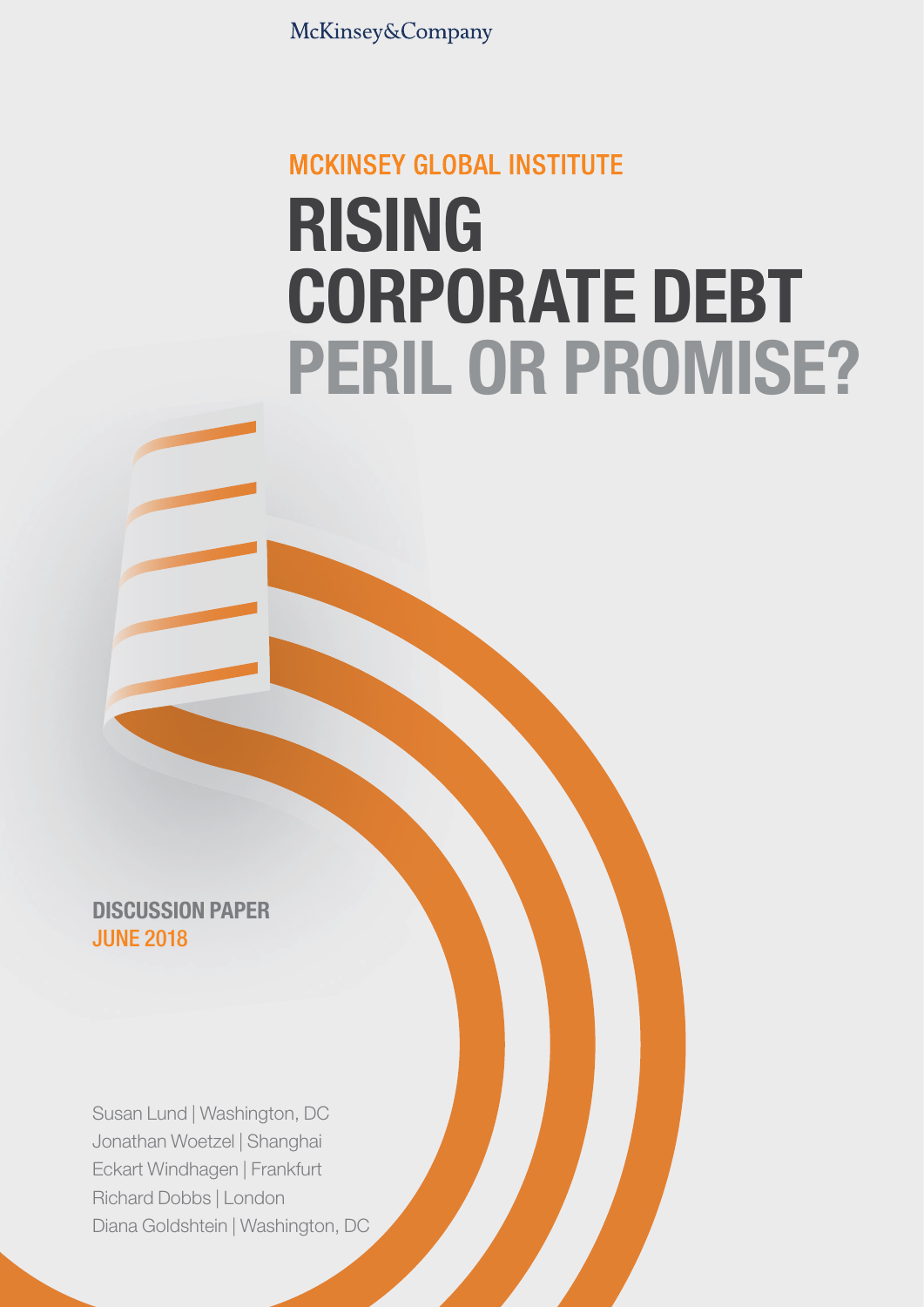### **MCKINSEY GLOBAL INSTITUTE**

Since its founding in 1990, the McKinsey Global Institute (MGI) has sought to develop a deeper understanding of the evolving global economy. As the business and economics research arm of McKinsey & Company, MGI aims to provide leaders in the commercial, public, and social sectors with the facts and insights on which to base management and policy decisions.

MGI research combines the disciplines of economics and management, employing the analytical tools of economics with the insights of business leaders. Our "micro-to-macro" methodology examines microeconomic industry trends to better understand the broad macroeconomic forces affecting business strategy and public policy. MGI's in-depth reports have covered more than 20 countries and 30 industries. Current research focuses on six themes: productivity and growth, natural resources, labor markets, the evolution of global financial markets, the economic impact of technology and innovation, and urbanization. Recent reports have assessed the digital economy, the impact of AI and automation on employment, income inequality, the productivity puzzle, the economic benefits of tackling gender inequality, a new era of global competition, Chinese innovation, and digital and financial globalization.

MGI is led by three McKinsey & Company senior partners: Jacques Bughin, Jonathan Woetzel, and James Manyika, who also serves as the chairman of MGI. Michael Chui, Susan Lund, Anu Madgavkar, Jan Mischke, Sree Ramaswamy, and Jaana Remes are MGI partners, and Mekala Krishnan and Jeongmin Seong are MGI senior fellows.

Project teams are led by the MGI partners and a group of senior fellows, and include consultants from McKinsey offices around the world. These teams draw on McKinsey's global network of partners and industry and management experts. Advice and input to MGI research are provided by the MGI Council, members of which are also involved in MGI's research. MGI council members are drawn from around the world and from various sectors and include Andrés Cadena, Sandrine Devillard, Richard Dobbs, Tarek Elmasry, Katy George, Rajat Gupta, Eric Hazan, Eric Labaye, Acha Leke, Scott Nyquist, Gary Pinkus, Sven Smit, Oliver Tonby, and Eckart Windhagen. In addition, leading economists, including Nobel laureates, act as research advisers to MGI research.

The partners of McKinsey fund MGI's research; it is not commissioned by any business, government, or other institution. For further information about MGI and to download reports, please visit [www.mckinsey.com/mgi](http://www.mckinsey.com/mgi).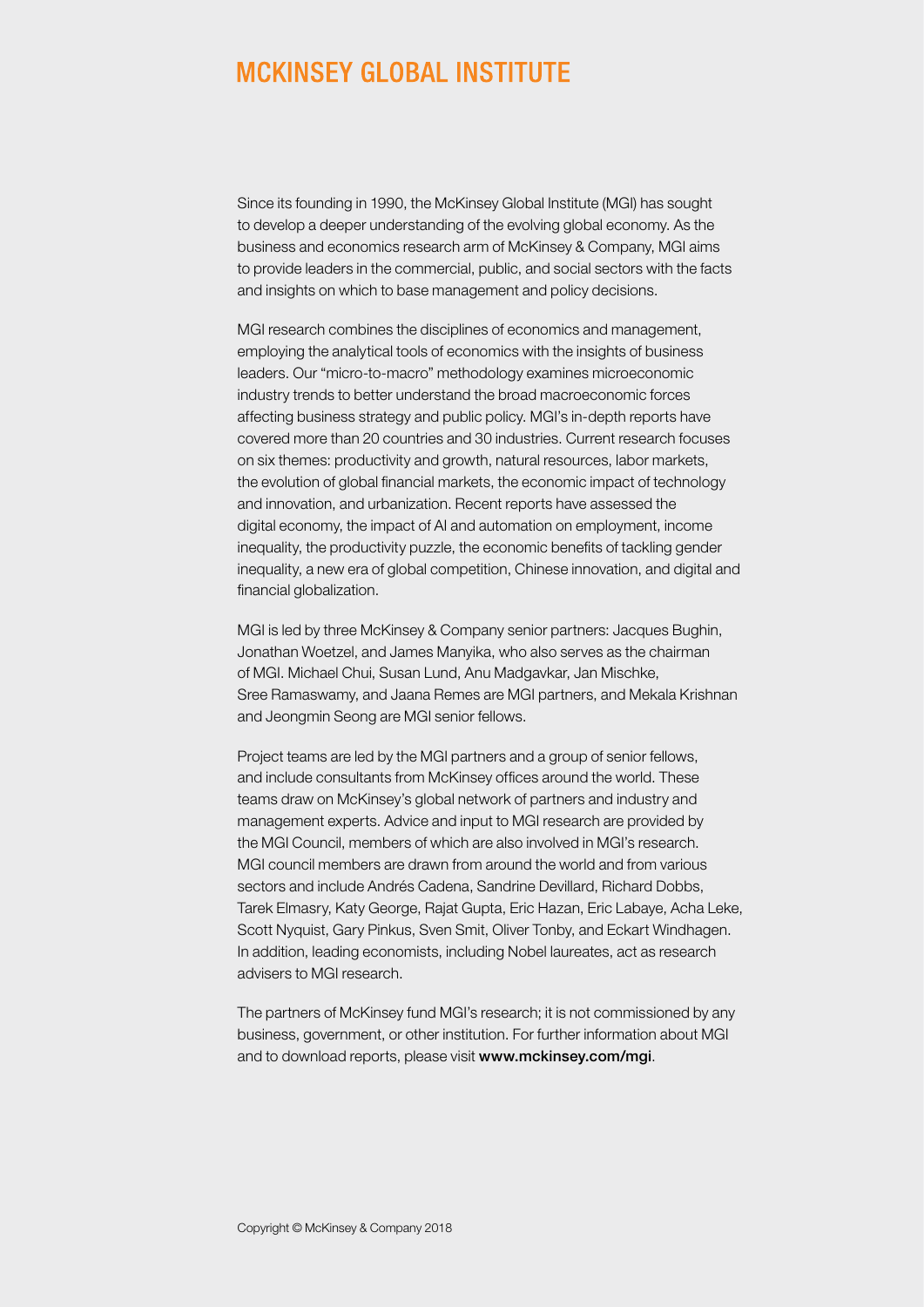### <span id="page-2-0"></span>IN BRIEF RISING CORPORATE DEBT: PERIL OR PROMISE?

Since the 2008 financial crisis, global debt has continued to rise. Much of this increase is due to a surge in government borrowing, but corporate debt has risen over this period by nearly as much—a notable development. Corporate bond issuance has increased 2.5 times over the past decade, creating a broader and deeper market in many countries. This is welcome news, but there are also vulnerabilities. Key findings in this discussion paper include:

- Total debt (including household, nonfinancial corporate, and government debt) has grown by three-quarters since the financial crisis, from \$97 trillion in 2007 to \$169 trillion in the first half of 2017 in constant exchange rate terms. Government debt accounts for 43 percent of this increase; less noticed has been growth in nonfinancial corporate debt, which is nearly as big.
- Since the financial crisis, many large corporations around the world have shifted toward bond financing because commercial bank lending has been subdued. Today, nearly 20 percent of total global corporate debt is in the form of bonds, nearly double the share in 2007. Annual nonfinancial corporate bond issuance has increased 2.5 times, from \$800 billion in 2007 to \$2 trillion in 2017. The global value of corporate bonds outstanding has increased 2.7 times since 2007 to \$11.7 trillion, doubling as a share of GDP.
- The long-awaited deepening of corporate bond markets and the diversification of corporate financing is good for the health of global financial markets. But there are risks. Noninvestment-grade bonds have almost quadrupled in size over the past decade, reaching \$1.7 trillion in advanced economies. Between 2018 and 2022, a record \$1.6 trillion to \$2.1 trillion of corporate bonds will mature annually. Our analysis shows some of those issuers have fragile finances, and corporate defaults are already above the long-term average.
- Even at today's low interest rates, 20 to 25 percent of corporate bonds in Brazil, China, and India are at higher risk of default (issued by companies with an interest coverage ratio below 1.5). In our simulation of a 200-basis-point rise in interest rates, that share could increase to 30 to 40 percent.
- Corporate borrowers in advanced economies are in better financial health, with less than 10 percent of bonds (and below 5 percent in large European countries) issued by companies with weak finances. However, particular sectors and smaller companies could be vulnerable. In the United States, for instance, 18 percent of the value of bonds outstanding in the energy sector—\$104 billion—is at higher risk of default.
- Will the growth of global corporate bond markets continue after the credit cycle turns and interest rates rise? While there are risks, there is also significant headroom for further growth. Banks that have focused on lending to large corporates may need to shift their focus, finding new customers in small and medium-sized companies and individuals. They will need to improve their underwriting and credit scoring capabilities, and increase cost efficiency. Investors have had a growing asset class to tap in recent years, but they need to carry out careful due diligence, particularly as the bull market ebbs; some will benefit from the potential rise in distressed debt sales. Policy makers and regulators should welcome the development of this market even as they encourage a shift toward electronic trading platforms, promote transparency in corporate financial reporting, and monitor potential systemic risks.

#### WHAT'S INSIDE

[In brief](#page-2-0) [Page i](#page-2-0)

[Rising corporate debt:](#page-4-0)  peril or [promise?](#page-4-0) [Page 1](#page-4-0)

[1. Growth of global](#page-9-0)  [corporate bond markets](#page-9-0) [Page 6](#page-9-0)

[2. A tidal wave of](#page-16-0)  [corporate bond](#page-16-0)  [refinancing is coming](#page-16-0) [Page 13](#page-16-0)

[3. Navigating the risks](#page-26-0)  [that lie ahead](#page-26-0) [Page 23](#page-26-0)

[Further reading](#page-30-0) [Page 27](#page-30-0)

[Acknowledgments](#page-32-0) [Page 29](#page-32-0)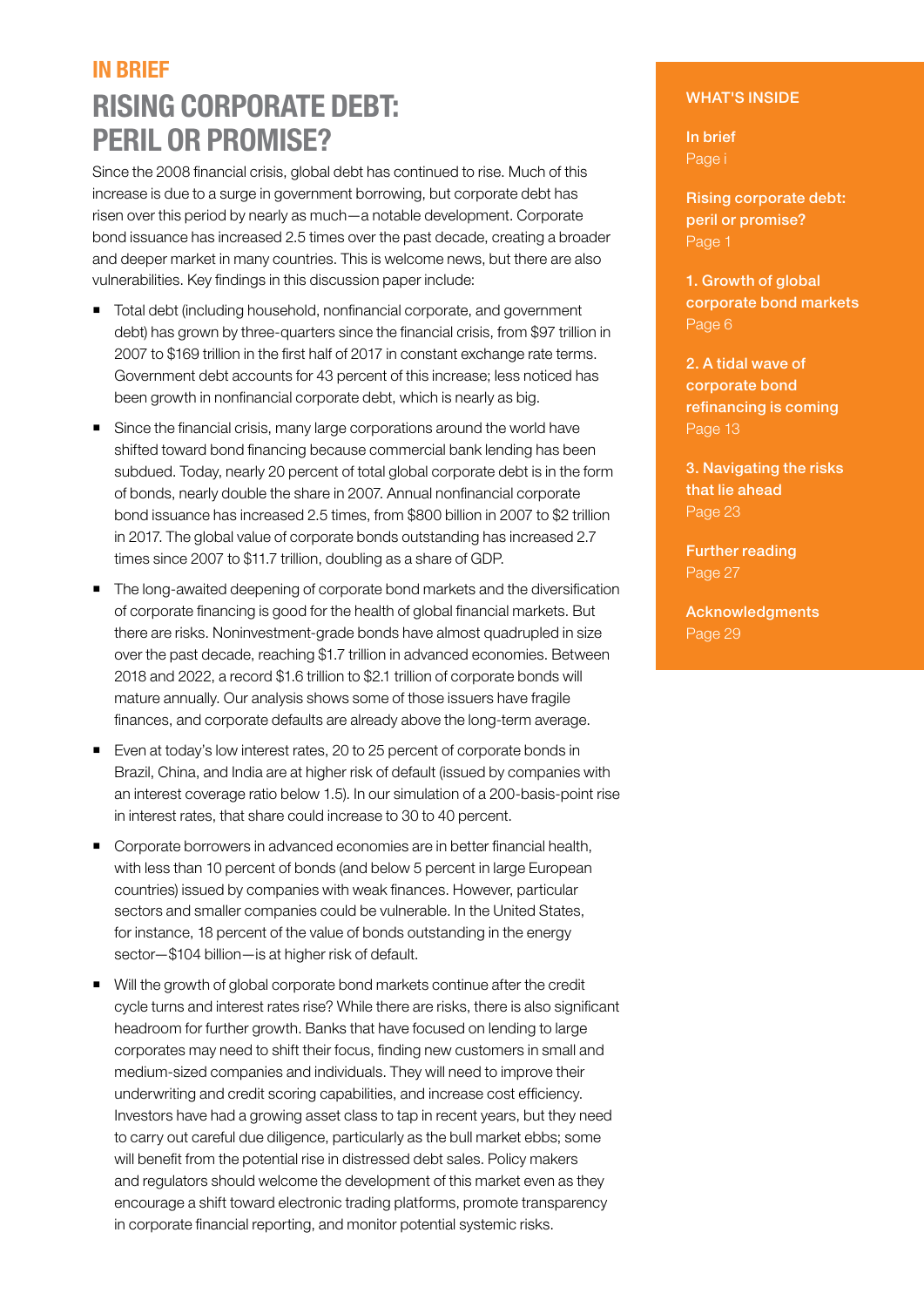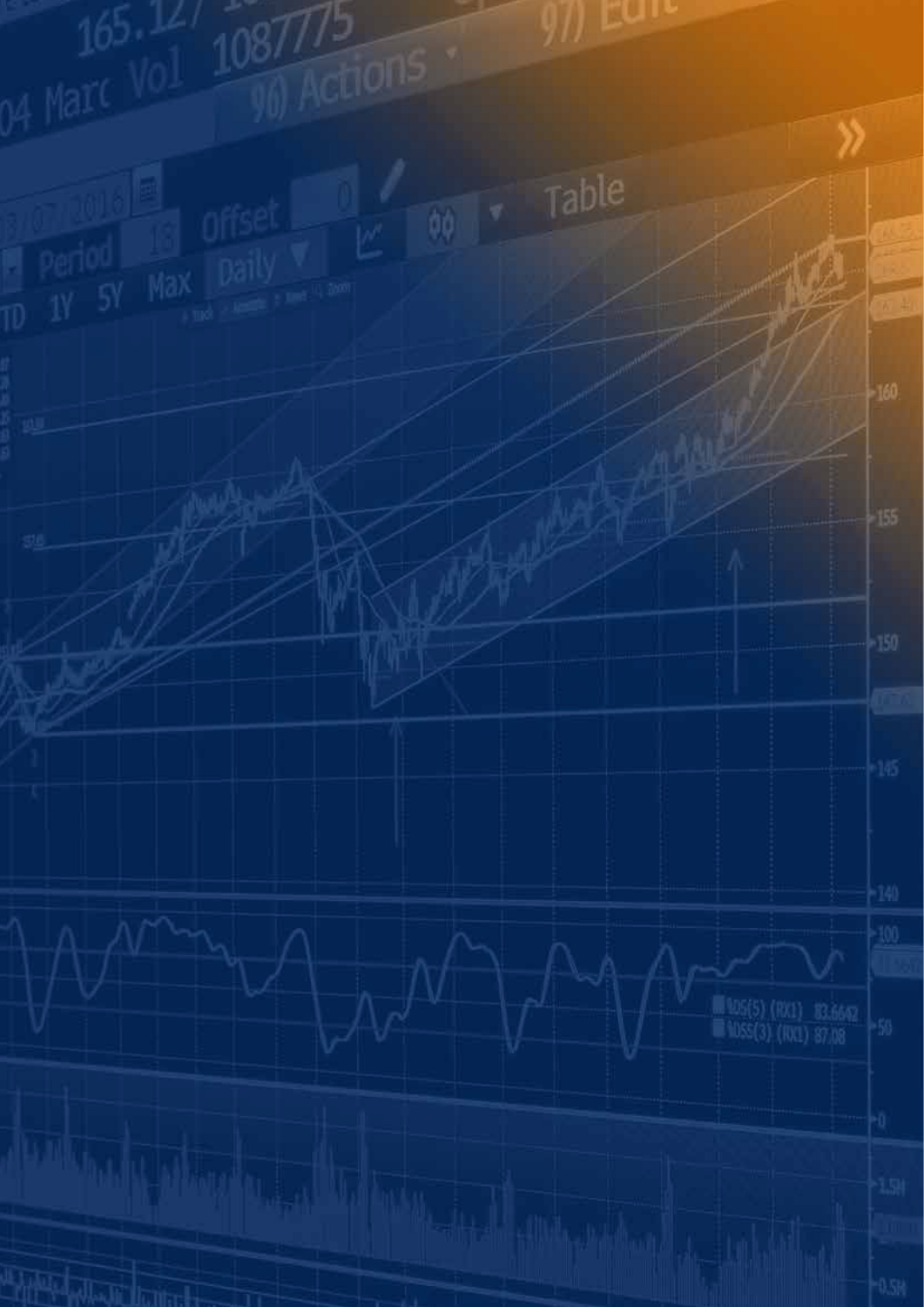# <span id="page-4-0"></span>RISING CORPORATE DEBT: PERIL OR PROMISE?

After the 2008 financial crisis, many observers expected global debt levels to decline. However, while the household sector globally has reduced its debt relative to GDP, total debt, which includes household, nonfinancial corporate, and government debt, has continued to creep upward. Total debt reached \$169 trillion by the middle of 2017, a 74 percent increase from where it stood on the eve of the crisis (Exhibit 1).<sup>1</sup>

#### **Exhibit 1**

#### **Global debt has grown from \$97 trillion to \$169 trillion since the crisis but has been stable relative to world GDP since 2014.**

**Total debt outstanding**<sup>1</sup> \$ trillion, constant H1 2017 exchange rate



 $\frac{0}{0}$ 

 Includes household, nonfinancial corporate, and government debt; excludes debt of the financial sector. Estimated bottom up using data for 43 countries from Bank for International Settlements (BIS) and data for eight countries from McKinsey's Country Debt Database. NOTE: Figures may not sum to 100%, because of rounding.

SOURCE: BIS; McKinsey Country Debt Database; McKinsey Global Institute analysis

 This is the latest in MGI's ongoing series on global debt. See the previous installment, *Debt and (not much)*  deleveraging, McKinsey Global Institute, February 2015.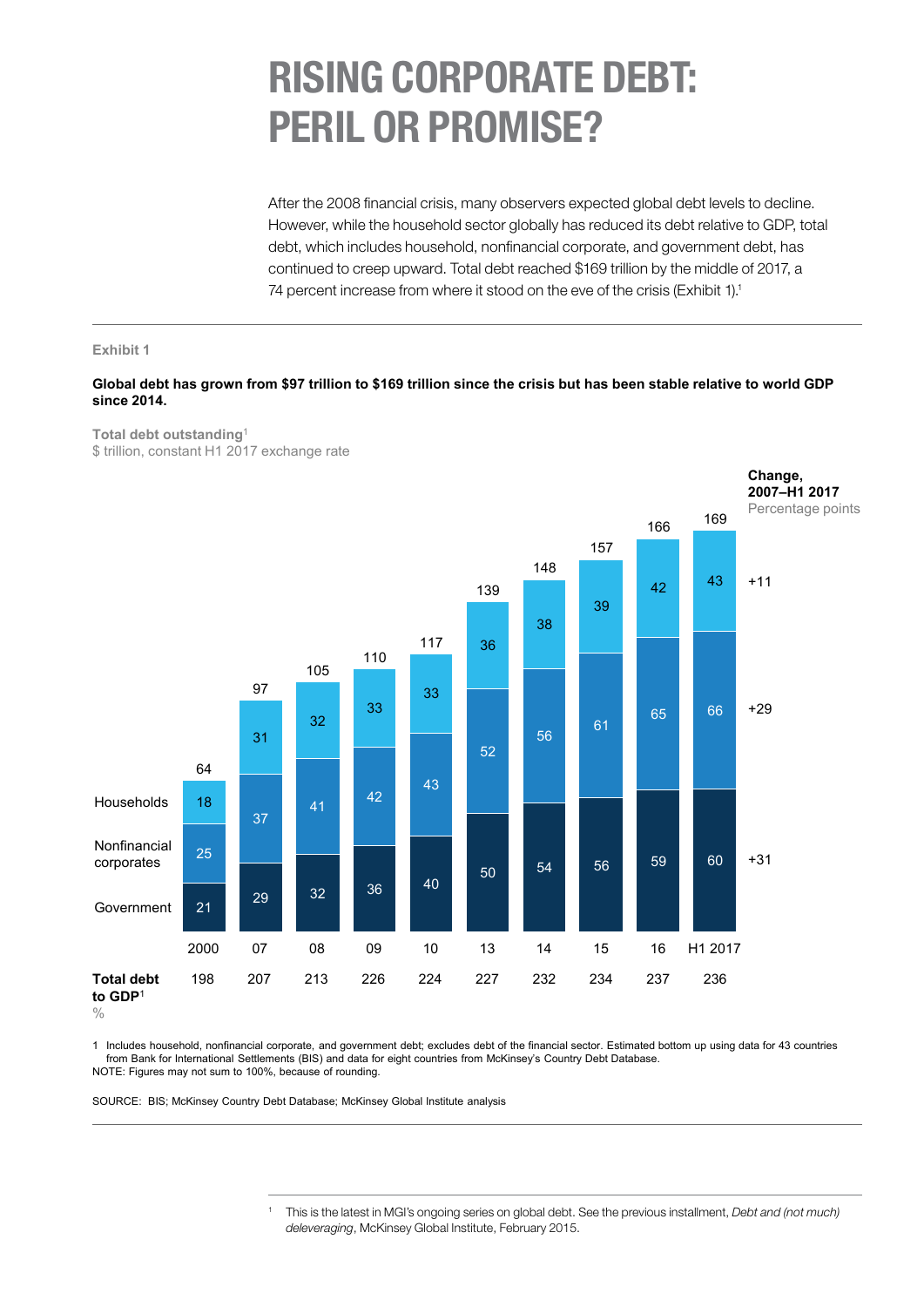Relative to world GDP, total global debt appears less worrisome: it increased from 207 percent of global GDP in 2007 to 232 percent in 2014 and has been flat ever since. However, what matters more than the overall level of debt is the composition of its growth and the creditworthiness of borrowers. Forty-three percent of the total increase was due to the surge in government borrowing after the crisis, from \$29 trillion in 2007 to \$60 trillion in the middle of 2017, as advanced economies fell into recession. A less noticed change in the global debt landscape has been growth in the debt of nonfinancial corporations.<sup>2</sup> Global nonfinancial corporate debt, including bonds and loans, more than doubled over the past decade, growing by \$37 trillion to reach \$66 trillion in mid-2017. This growth was nearly as much as the increase in government debt of \$31 trillion over this period.

In a departure from the past, most of the growth in corporate debt has come from developing countries, in particular China. Companies in advanced economies accounted for just 34 percent or \$9.9 trillion of the growth in global corporate debt since 2007, while developing countries accounted for 66 percent or \$19.2 trillion. Since 2007, China's corporate debt has increased by \$15 trillion, or more than half of global corporate debt growth. As a share of GDP, China's corporate debt rose from 97 percent of GDP in 2007 to 163 percent in 2017, one of the highest corporate debt ratios in the world apart from small financial centers that attract offshore companies. The growth in corporate debt in China is mainly associated with a construction sector that increased its leverage as the housing market boomed. Today, 30 to 35 percent of corporate debt in China is associated with construction and real estate.

Although most developing countries still have less corporate debt relative to GDP than advanced economies, some outside China have also experienced significant growth in corporate debt; Chile, Peru, the Philippines, Turkey, and Vietnam stand out (Exhibit 2). Another notable feature of corporate debt in developing economies is that a large share is denominated in foreign currency. For instance, around half of corporate debt in Hungary, Indonesia, and Turkey is denominated in US dollars and other foreign currencies.<sup>3</sup> Both rapid growth in the level of corporate debt and exposure to exchange rate fluctuations make corporate sectors in developing countries particularly vulnerable to economic shocks.

In advanced economies, corporate debt has grown in some countries but declined in others. The largest increases have been in Europe, particularly in Belgium, Finland, France, and Ireland; corporate debt in Canada has grown by a similar magnitude relative to GDP.4 Countries with declining corporate debt relative to GDP include New Zealand, Spain, and the United Kingdom.

A relatively new feature of the debt landscape in recent years has been a shift in corporate borrowing from loans to bonds. Given the growing pressure on banks to meet new capital and liquidity standards, global nonfinancial corporate loans outstanding have been growing by only 3 percent annually on average since 2007 to stand at around \$55 trillion in 2017. However, the share of global corporate debt in the form of bonds has nearly doubled, and the value of corporate bonds outstanding has grown 2.7 times since 2007. This is a positive trend, leading to a diversification of corporate financing. However, we also find risks.

<sup>&</sup>lt;sup>2</sup> In this paper we use the terms "nonfinancial corporate debt" and "corporate debt" interchangeably. We exclude debt issued by financial institutions throughout this paper.

<sup>&</sup>lt;sup>3</sup> In Mexico, 72 percent of corporate debt is denominated in foreign currencies, but this mainly reflects borrowing by large companies whose revenue is in US dollars, thus removing currency risk.

There has also been strong growth in debt issued by companies that have moved to financial centers such as Luxembourg and Hong Kong. Ireland's high corporate debt also largely reflects the fact that many foreign companies have set up operations in Dublin and raise debt there.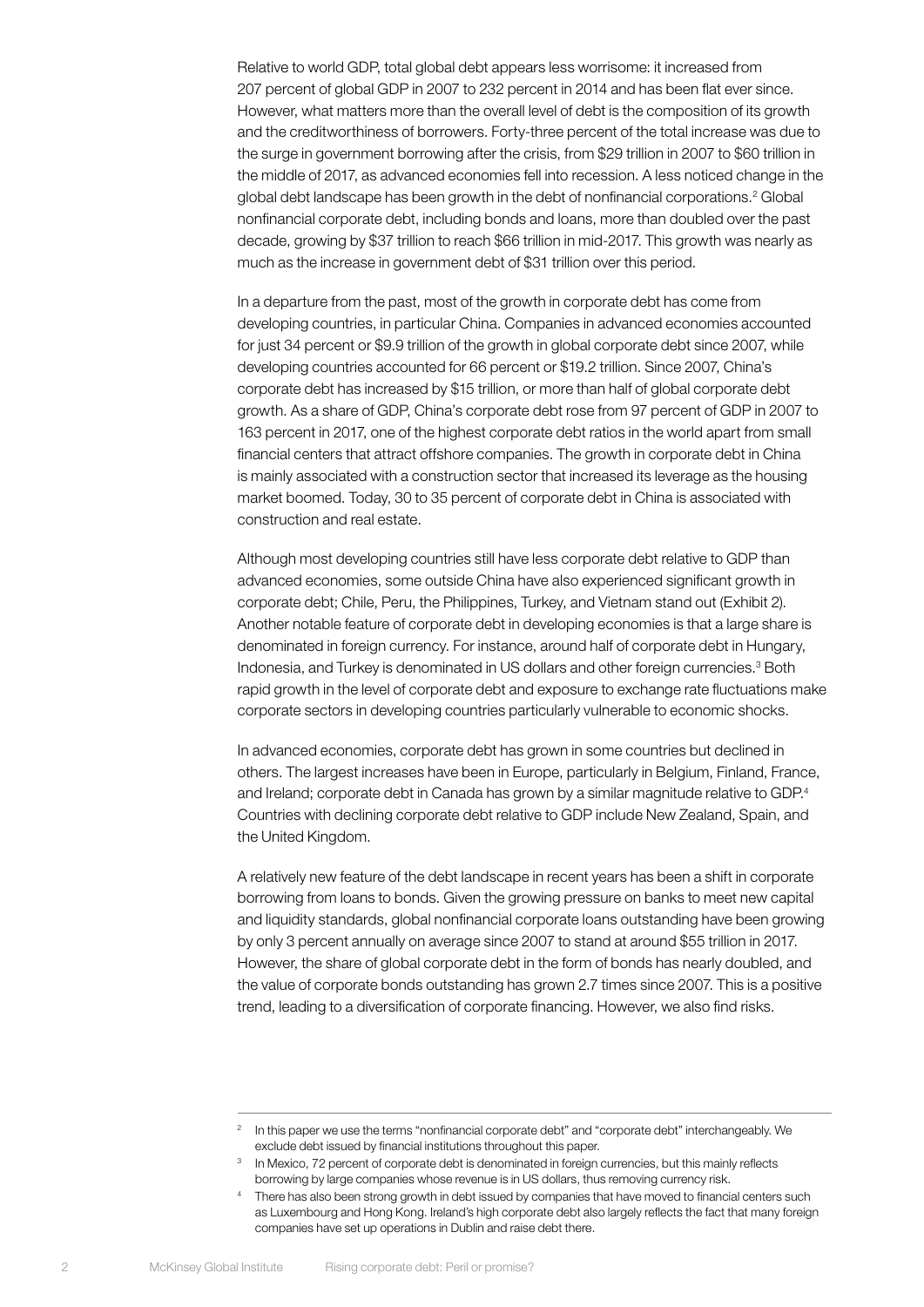For this research, we have assembled new data on the nonfinancial corporate bond market, including its size, its growth, and the composition of borrowers (see Box 1, "Methodology and data sources on corporate bonds"). We obtained data on the financial statements of bond issuers to assess the financial stability or fragility of issuers, which is particularly important given that a record amount of corporate bonds will come due in the next five years, a period during which interest rates are expected to be rising.

This discussion paper is organized as follows. In the first section, we assess growth in the global corporate bond market and shifts in the credit quality of issuers. In the second section, we look at the amount of bonds maturing in the next five years and potential risks. In the last section, we discuss the sustainability of the market's growth and explore implications for banks, investors, and policy makers.

#### Box 1. Methodology and data sources on corporate bonds

We assess growth in nonfinancial corporate bond markets on three dimensions: (1) the value of bonds issued; (2) the value of bonds maturing; and (3) the value of bonds outstanding. Our analysis is based on individual debt capital markets transactions (or deal-level data) from Dealogic as of December 2017. The scope of the analysis includes investment-grade and high-yield bonds, medium-term notes, and short-term debt (with an original maturity of less than 1.5 years). It excludes commercial paper, money-market instruments, preferred shares, reverse convertibles, convertible debentures, duplicate issues, and perpetual bonds that have no maturity date. Bonds issued in both local and foreign currency are included at their face value (principal amount).

The analysis includes all nonfinancial companies and financial units of nonfinancial corporates aimed exclusively at raising corporate funds (as opposed to those conducting financial activities for clients). It excludes all financial-sector companies such as commercial banks, insurance companies, investment companies, securities brokers, and asset management companies, and financial-sector subsidiaries of nonfinancial corporates working with clients (for example, commercial banks owned by automotive companies).

Bond nationality is based on the location of the headquarters of the parent company of the company issuing bonds, except for private-equity firms. Portfolio companies of privateequity firms and similar investment fund companies are assumed to maintain their own nationality rather than the nationality of the parent entity.

We have selected a sample of 44 countries, including both advanced and developing economies, based on the size of their 2016 nominal GDP and corporate bonds outstanding. Advanced economies included are Australia, Austria, Belgium, Canada, Denmark, Finland, France, Germany, Greece, Hong Kong (China), Ireland, Italy, Japan, Luxembourg, the Netherlands, New Zealand, Norway, Portugal, Singapore, South Korea, Spain, Sweden, Switzerland, the United Kingdom, and the United States. Developing economies included are Argentina, Brazil, Chile, China, Colombia, the Czech Republic, India, Indonesia, Israel, Kazakhstan, Malaysia, Mexico, Peru, the Philippines, Poland, Russia, South Africa, Thailand, and the United Arab Emirates.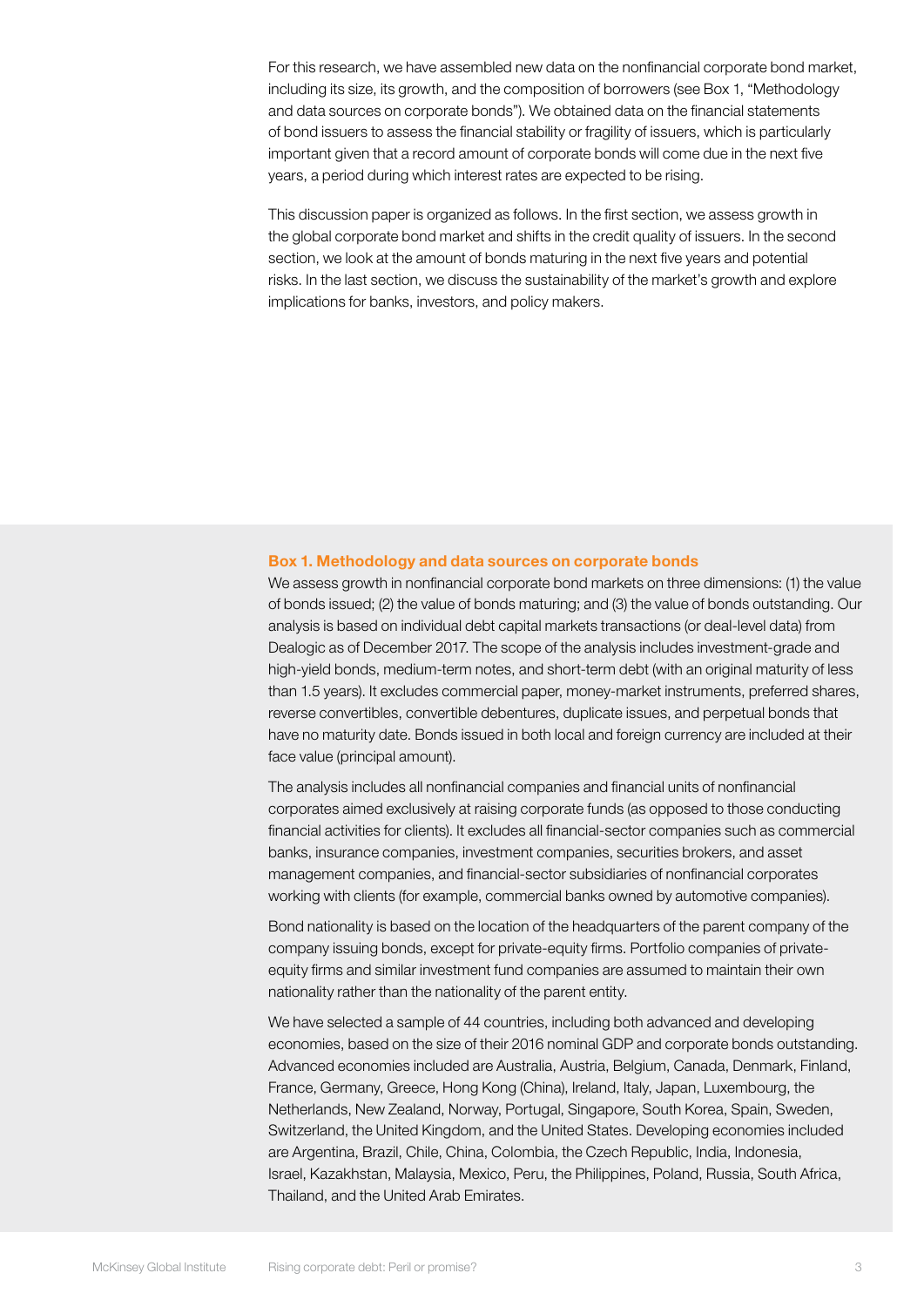#### **Corporate debt has grown in many countries (1 of 2).**

**Nonfinancial corporate debt includes loans, bonds, and other debt securities**

|                            | Increase by >10 pp                                                | <b>COL</b>                                      | Increase by 0-10 pp | <b>College</b> |     | Decline by 0-10 pp | $\sim$ | Decline by >10 pp |  |
|----------------------------|-------------------------------------------------------------------|-------------------------------------------------|---------------------|----------------|-----|--------------------|--------|-------------------|--|
|                            | <b>Advanced economies</b><br>Nonfinancial corporate debt, 2Q 2017 | Nonfinancial corporate<br>debt/GDP, 2Q 2017 vs. |                     |                |     |                    |        |                   |  |
|                            | % of GDP                                                          |                                                 |                     |                |     | \$ billion         |        | 2008, pp change   |  |
| $\text{Ireland}^1$         |                                                                   |                                                 |                     |                | 215 | 699                |        | $+42$             |  |
| Belgium                    |                                                                   |                                                 |                     | 163            |     | 804                |        | $+22$             |  |
| Norway                     |                                                                   |                                                 | 148                 |                |     | 568                |        | $+4$              |  |
| Sweden                     |                                                                   |                                                 | 146                 |                |     | 783                |        | $-3$              |  |
| France                     |                                                                   |                                                 | 134                 |                |     | 3,433              |        | $+25$             |  |
| Netherlands                |                                                                   |                                                 | 121                 |                |     | 990                |        | $+9$              |  |
| Singapore                  |                                                                   |                                                 | 121                 |                |     | 369                |        | $+34$             |  |
| Canada                     |                                                                   |                                                 | 116                 |                |     | 1,867              |        | $+28$             |  |
| Finland                    |                                                                   |                                                 | 114                 |                |     | 286                |        | $+10$             |  |
| Portugal                   |                                                                   | 110                                             |                     |                |     | 237                |        | $-9$              |  |
| Japan                      |                                                                   | 102                                             |                     |                |     | 4,918              |        | $-5$              |  |
| Denmark                    |                                                                   | 100                                             |                     |                |     | 325                |        | $-8$              |  |
| South Korea                |                                                                   | 100                                             |                     |                |     | 1,470              |        | $+1$              |  |
| Spain                      |                                                                   | 100                                             |                     |                |     | 1,301              |        | $-27$             |  |
| Austria                    |                                                                   | 90                                              |                     |                |     | 371                |        | $-1$              |  |
| Switzerland                |                                                                   | 86                                              |                     |                |     | 593                |        | $+11$             |  |
| New Zealand                |                                                                   | 82                                              |                     |                |     | 161                |        | $-19$             |  |
| United Kingdom             |                                                                   | 82                                              |                     |                |     | 2,109              |        | $-21$             |  |
| Australia                  |                                                                   | 78                                              |                     |                |     | 1,045              |        | $-6$              |  |
| Italy                      |                                                                   | $73\,$                                          |                     |                |     | 1,416              |        | $-4$              |  |
| <b>United States</b>       |                                                                   | 73                                              |                     |                |     | 13,909             |        | $+1$              |  |
| Greece                     | 62                                                                |                                                 |                     |                |     | 125                |        | $\pmb{0}$         |  |
| Germany                    | 54                                                                |                                                 |                     |                |     | 1,960              |        | $-3$              |  |
| <b>Advanced</b><br>average |                                                                   |                                                 | 123                 |                |     |                    |        | $+11$             |  |

1 High nonfinancial corporate debt as a percentage of GDP due to large number of foreign companies.

2 Arithmetic average.

SOURCE: BIS; McKinsey Country Debt Database; McKinsey Global Institute analysis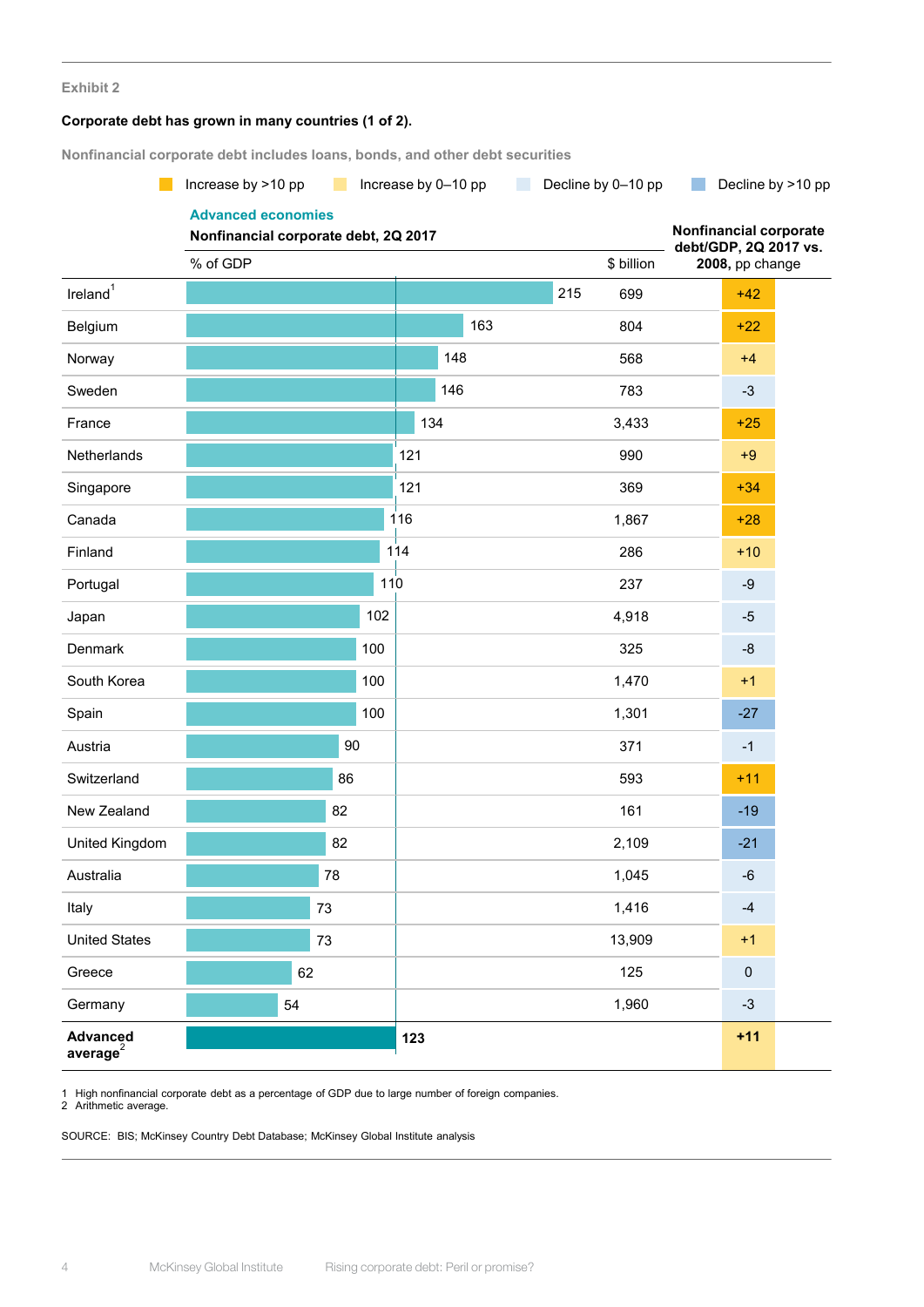#### **Corporate debt has grown in many countries (2 of 2).**

**Nonfinancial corporate debt includes loans, bonds, and other debt securities**

|                       | Increase by >10 pp                                                  | <b>College</b> | Increase by 0-10 pp                             |            | Decline by 0-10 pp<br>a a |  |       | Decline by >10 pp |
|-----------------------|---------------------------------------------------------------------|----------------|-------------------------------------------------|------------|---------------------------|--|-------|-------------------|
|                       | <b>Developing economies</b><br>Nonfinancial corporate debt, 2Q 2017 |                | Nonfinancial corporate<br>debt/GDP, 2Q 2017 vs. |            |                           |  |       |                   |
|                       | % of GDP                                                            |                |                                                 | \$ billion | 2008, pp change           |  |       |                   |
| China                 |                                                                     |                |                                                 | 163        | 18,895                    |  | $+67$ |                   |
| Vietnam               |                                                                     |                | 114                                             |            | 212                       |  | $+48$ |                   |
| Chile                 |                                                                     |                | 100                                             |            | 259                       |  | $+20$ |                   |
| Israel                |                                                                     | 70             |                                                 |            | 248                       |  | $-16$ |                   |
| Hungary               |                                                                     | 69             |                                                 |            | 93                        |  | $-14$ |                   |
| Turkey                |                                                                     | 69             |                                                 |            | 540                       |  | $+33$ |                   |
| Malaysia              |                                                                     | 68             |                                                 |            | 205                       |  | $+10$ |                   |
| Czech Republic        |                                                                     | 58             |                                                 |            | 123                       |  | $+7$  |                   |
| Russia                |                                                                     | 52             |                                                 |            | 772                       |  | $+9$  |                   |
| Philippines           |                                                                     | 51             |                                                 |            | 147                       |  | $+21$ |                   |
| Romania               |                                                                     | 50             |                                                 |            | 96                        |  | $-41$ |                   |
| Saudi Arabia          |                                                                     | 50             |                                                 |            | 330                       |  | $+12$ |                   |
| Thailand              |                                                                     | 50             |                                                 |            | 216                       |  | $+2$  |                   |
| Poland                |                                                                     | 48             |                                                 |            | 248                       |  | $+8$  |                   |
| Slovakia              |                                                                     | 48             |                                                 |            | 45                        |  | $+6$  |                   |
| Morocco               |                                                                     | 48             |                                                 |            | 51                        |  | $+1$  |                   |
| Peru                  | 46                                                                  |                |                                                 |            | 92                        |  | $+16$ |                   |
| India                 | 45                                                                  |                |                                                 |            | 1,088                     |  | $-1$  |                   |
| <b>Brazil</b>         | 42                                                                  |                |                                                 |            | 815                       |  | $+1$  |                   |
| Colombia              | 41                                                                  |                |                                                 |            | 120                       |  | $+14$ |                   |
| South Africa          | 38                                                                  |                |                                                 |            | 131                       |  | $+3$  |                   |
| Mexico                | 26                                                                  |                |                                                 |            | 292                       |  | $+9$  |                   |
| Egypt                 | 25                                                                  |                |                                                 |            | 37                        |  | $-15$ |                   |
| Indonesia             | 23                                                                  |                |                                                 |            | 220                       |  | $+7$  |                   |
| Nigeria               | 14                                                                  |                |                                                 |            | 48                        |  | $-4$  |                   |
| Argentina             | 13                                                                  |                |                                                 |            | 71                        |  | $-3$  |                   |
| Developing<br>average |                                                                     | 55             |                                                 |            |                           |  | $+8$  |                   |

1 Arithmetic average.

SOURCE: BIS; McKinsey Country Debt Database; McKinsey Global Institute analysis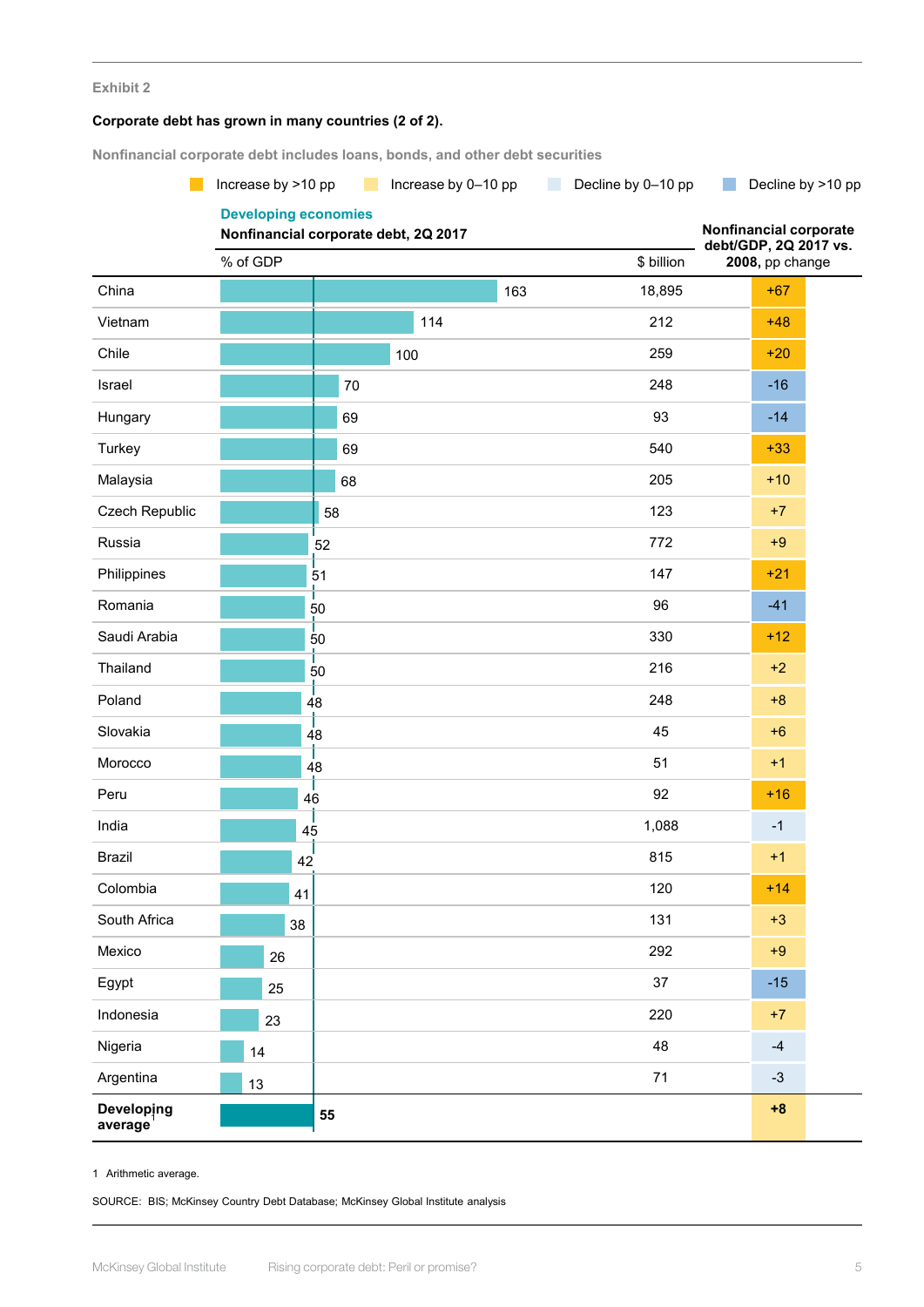### <span id="page-9-0"></span>1. GROWTH OF GLOBAL CORPORATE BOND MARKETS

Since the 2008 financial crisis, banks have struggled to recover profitability and adapt to higher capital and liquidity requirements.<sup>5</sup> This has prompted a shift by companies toward bond financing relative to bank loans. Investors, for their part, have been eager to buy the new issues, attracted by yields somewhat higher than could be earned on sovereign bonds, with their ultra-low (and sometimes negative) yields. The growing investor demand for corporate bonds enabled many new companies to issue them for the first time. However, over the past decade there has also been a decline in credit quality in the corporate bond market, and risks have increased.

#### GLOBAL CORPORATE BONDS OUTSTANDING HAVE NEARLY TRIPLED, AND MATURITIES HAVE LENGTHENED

Today, 19 percent of global nonfinancial corporate debt is in the form of bonds, up from 10 percent in 2000 and 2007. A shift toward bond financing has been observed in all regions. In the United States, bonds accounted for 19 percent of all corporate debt financing in 2000; by 2016, that share had jumped to 34 percent. Western European and developing countries have been shifting toward the US model of a mixture of banks and debt markets providing funding to corporations, too. In Western Europe, the share of bond financing among companies almost doubled, from 9 to 17 percent, over the same period—although this was still half the share in the United States. In China, the share of bond financing in corporate debt rose from only 1 percent in 2000 to 11 percent in 2016, and in Brazil from 5 to 25 percent.<sup>6</sup>

As a result, nonfinancial corporate bond issuance and amounts outstanding have grown around the world. Annual issuance has increased 2.5 times over the past decade, from \$800 billion in 2007 to \$2 trillion in 2017. Companies in the United States still lead the world in issuance with \$860 billion issued in 2017; companies from Western Europe issued \$421 billion of bonds in 2017.<sup>7</sup> In China, issuance jumped from \$33 billion in 2007 to almost \$357 billion in 2017. In other developing countries, issuance reached \$164 billion in 2017, up from \$85 billion in 2007.<sup>8</sup> As a result, the global value of corporate bonds outstanding has increased 2.7 times since 2007 to \$11.7 trillion, doubling when measured relative to world GDP (Exhibit 3).

<sup>&</sup>lt;sup>5</sup> The phoenix rises: Remaking the bank for an ecosystem world, McKinsey Global Banking Annual Review 2017, McKinsey & Company Global Banking Practice, October 2017.

<sup>&</sup>lt;sup>6</sup> We focus on corporate bonds rather than corporate loans because more data are available on individual borrowers and their riskiness, and because a record amount of bonds will come due in the next five years.

<sup>7</sup> For more on US corporate bond issuance, see *Refunding risk and needs 2018–22: Investment-grade corporates—US*, Moody's Investors Service, January 30, 2018; and *Refunding risk and needs 2018–22: Speculative-grade corporations—US,* Moody's Investors Service, January 30, 2018. For more on European corporate bond markets, see *Remaking the corporate bond market: ICMA's 2nd study into the state and evolution of the European investment grade corporate bond secondary market*, International Capital Market Association, July 2016.

<sup>8</sup> For more on developing country corporate bond markets, see Rohini Tendulkar, *Corporate bond markets: An emerging markets perspective*, Volume II, staff working paper of the IOSCO Research Department, September 25, 2015.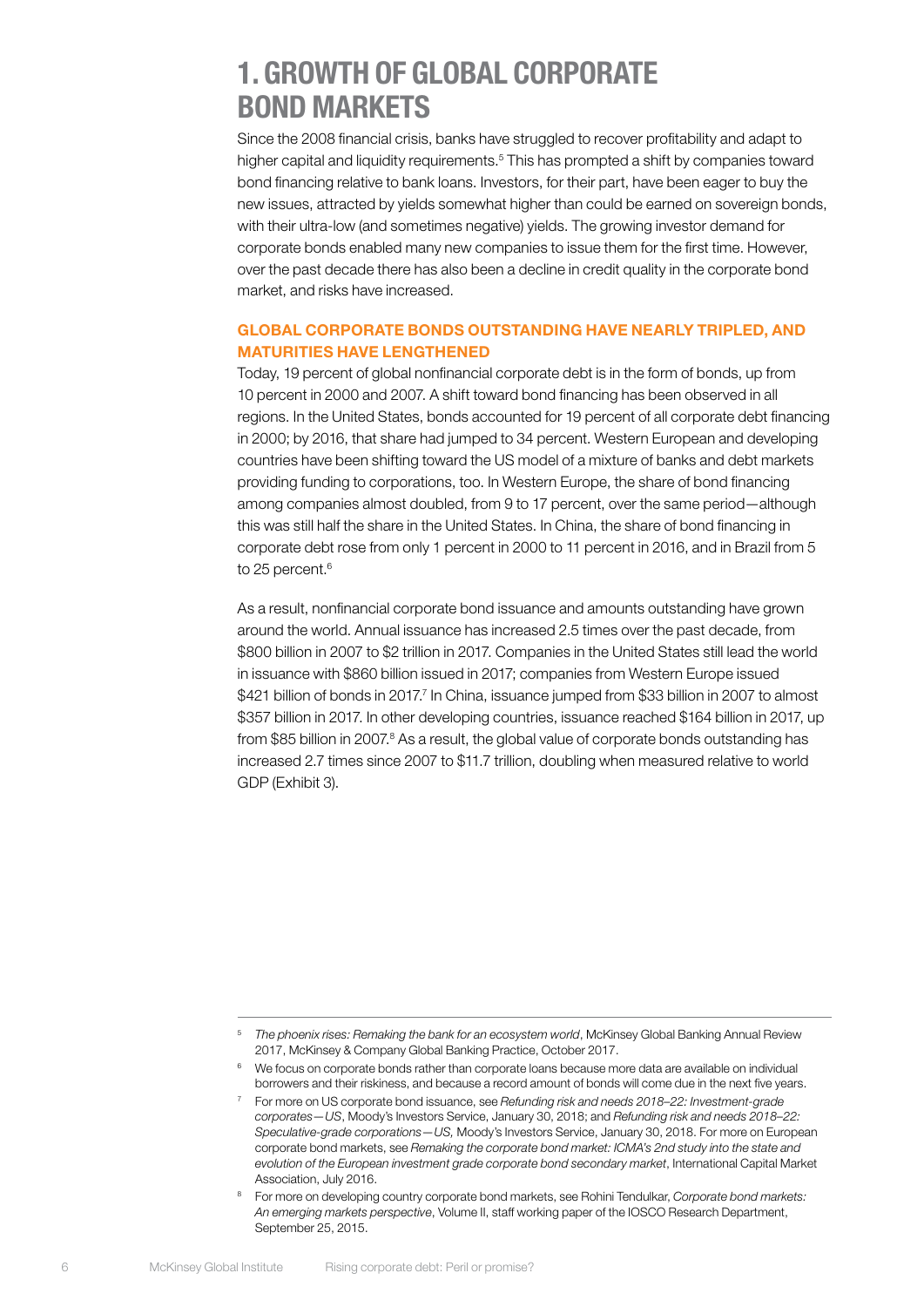#### **Nonfinancial corporate bonds outstanding have increased 2.7 times over the past decade to \$11.7 trillion.**

**Global nonfinancial corporate bonds outstanding by region**<sup>1</sup> \$ trillion, nominal exchange rate



1 Bond nationality is based on the location of the headquarters of the parent company of the company issuing bonds.

2 Data as of December 4, 2017.

 $\frac{0}{0}$ 

NOTE: Figures may not sum to 100%, because of rounding.

SOURCE: Dealogic; McKinsey Global Institute analysis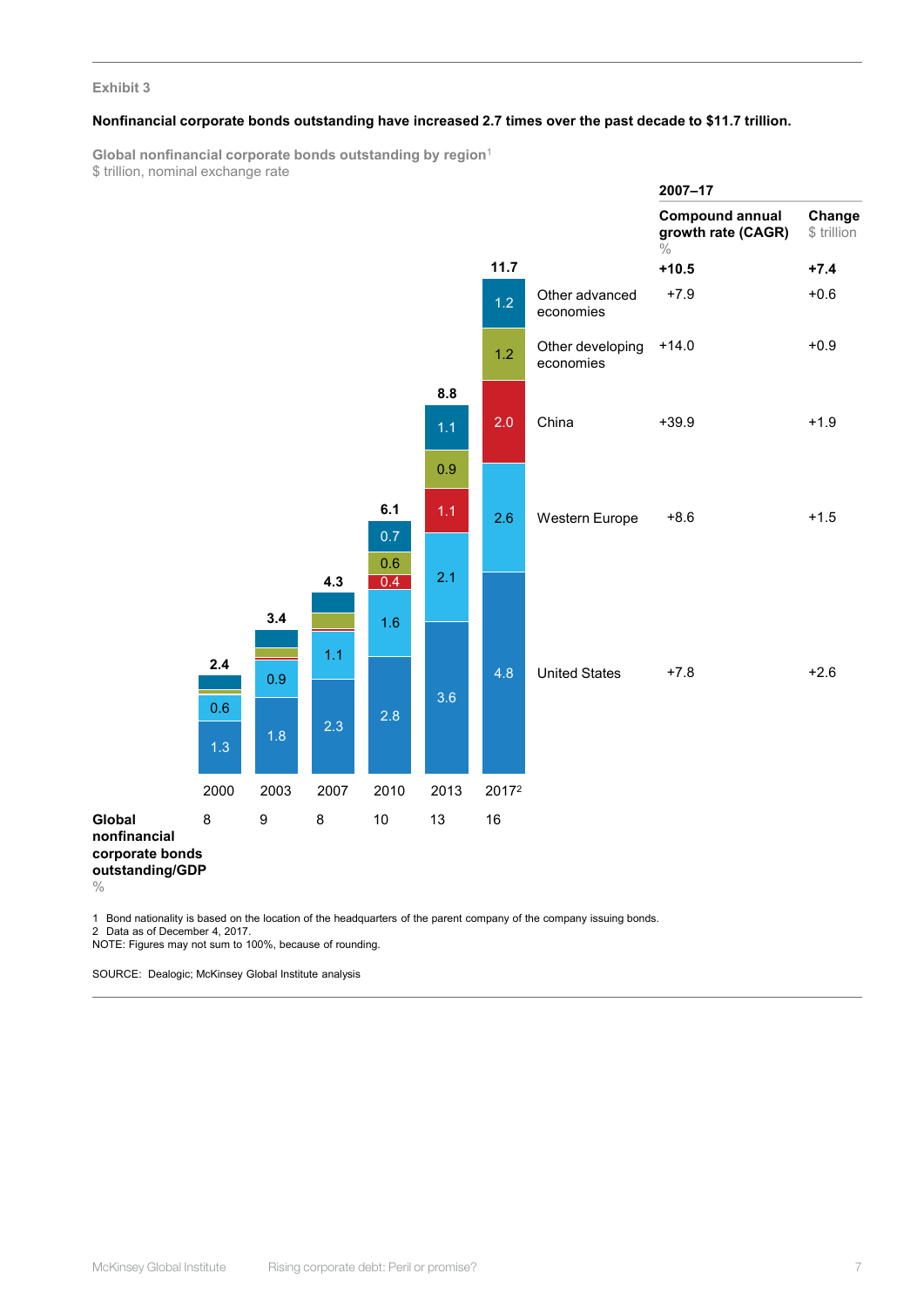As corporate bond markets have expanded and deepened, companies have been able to borrow at longer maturities. More than half of corporate bonds in most regions have maturities of more than five years.<sup>9</sup> Our analysis finds that 62 percent of corporate bonds in the United States issued between 2014 and 2017 had maturities of more than five years; in China the share was 54 percent, and in Western Europe 65 percent. Furthermore, 19 percent of bonds issued in the United States and Western Europe had a maturity of more than ten years. The lengthening of maturities of corporate bond issuance is a positive development, reflecting increasing market depth and liquidity, and growing confidence among investors in providing long-term financing.

Some companies have issued at far longer maturities—even 100 years. Blue-chip companies such as Walt Disney and Coca-Cola began issuing "century bonds" in the 1990s, but the number of such issuers has grown in recent years when interest rates have been ultra-low. In November 2017, Danish energy company Ørsted raised €500 million via a hybrid bond issue that doesn't mature for 1,000 years.

The expansion and deepening of corporate bond markets, and increased access to bond financing for companies around the world, are welcome developments. Corporate bond markets serve an important economic function in bringing together companies requiring capital to invest in, or expand, their businesses, and investors and savers looking to earn a stable income from their investments and savings. Bond markets provide an important alternative to bank lending and can enhance the stability of the financial system, mitigating some of the risks of banking crises on the economy. For many companies, bond markets provide a cheaper source of debt than bank loans. For investors, corporate bonds provide an attractive vehicle for earning income and are an alternative to equities. Corporate bond markets play a key role in facilitating economic growth, productivity, and employment.

#### RISKS HAVE INCREASED IN THE CORPORATE BOND BULL MARKET

While the expansion and deepening of global corporate bond markets is good news, there are also signs that the creditworthiness of borrowers has declined.10 This could prompt more defaults in the years ahead as a record amount of bonds come due and as future borrowing costs rise.

#### The average credit quality of blue-chip borrowers has declined

The bond market is divided between investment-grade borrowers, or companies with the highest credit quality, and lower-rated noninvestment-grade borrowers, who issue highyield bonds or "junk bonds." Over the past ten years, however, even the average quality of investment-grade issuers has declined.

In the United States, almost 40 percent of all nonfinancial corporate bonds are now rated BBB, just a few steps above noninvestment grade, up from 22 percent in 1990 and 31 percent in 2000, according to Morgan Stanley. Overall, BBB-rated US nonfinancial corporate bonds outstanding total \$1.9 trillion—almost twice the size of the high-yield bond market (Exhibit 4). Issuers are also more heavily indebted than before. The net leverage ratio for BBB issuers rose from 1.7 in 2000 to 2.9 in 2017, according to PIMCO.11

<sup>9</sup> For a discussion of optimal debt maturity strategies, see R. Matthew Darst and Ehraz Refayet, *A collateral theory of endogenous debt maturity*, Finance and Economies Discussion Series working paper number 2017- 057, Board of Governors of the Federal Reserve System, 2017; and Jaewon Choi, Dirk Hackbarth, and Josef Zechner, *Corporate debt maturity profiles*, August 28, 2017.

<sup>10</sup> See "The riskiness of credit allocation: A source of financial vulnerability?" in *Global financial stability report April 2018: A bumpy road ahead?* IMF, April 2018.

<sup>11</sup> Jelle Brons and Lillian Lin, *Investment grade credit: Be actively aware of BBB bonds*, PIMCO Viewpoints, January 2018. Net leverage is defined as total debt minus cash minus short-term investment/earnings before interest, taxes, depreciation, and amortization (EBITDA).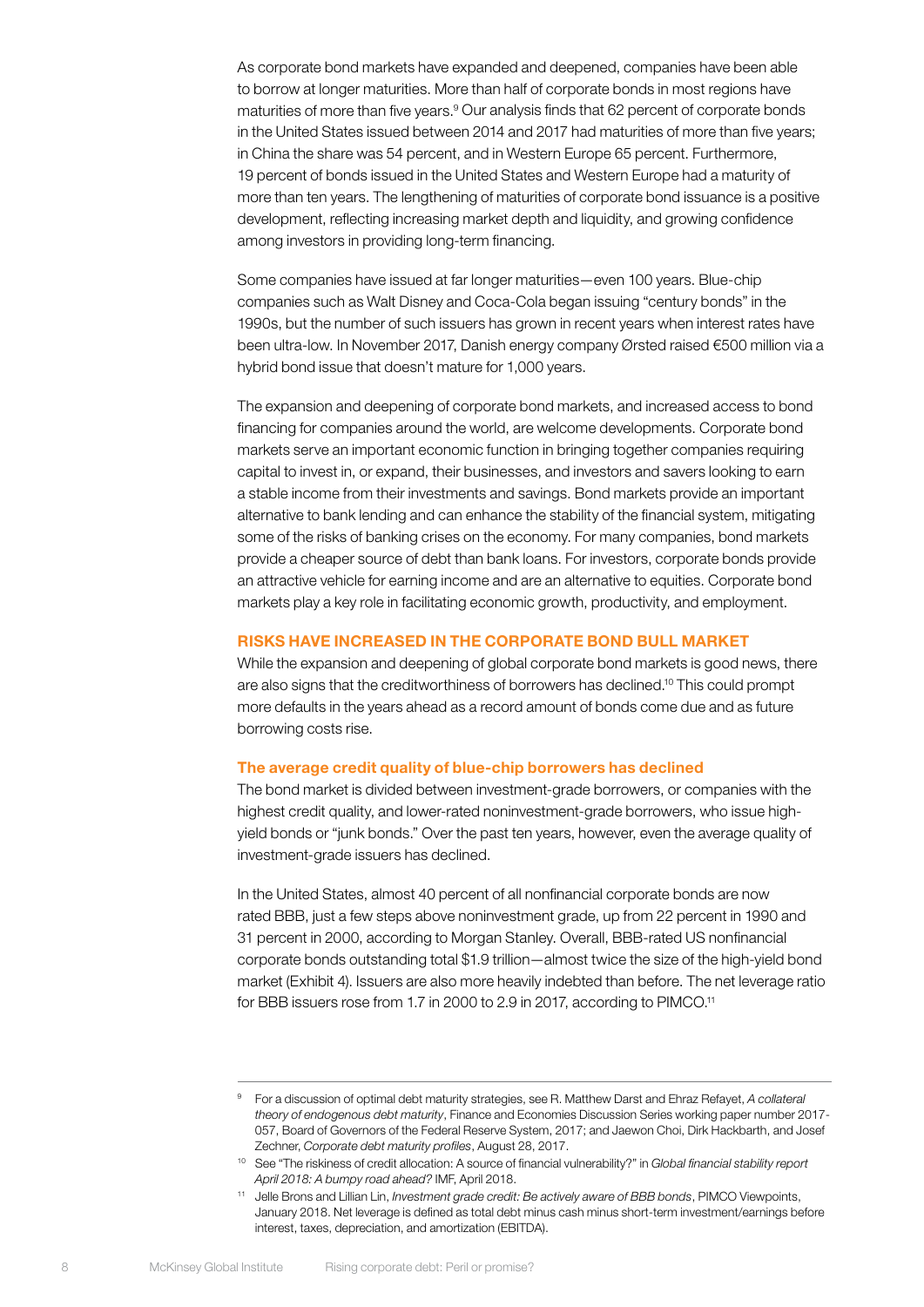#### **The share of BBB-rated bonds in US nonfinancial corporate bonds outstanding is almost 40 percent.**

**US nonfinancial corporate bonds outstanding based on S&P ratings**<sup>1</sup> %; \$ trillion



1 Shares from Morgan Stanley applied to Dealogic numbers. NOTE: Figures may not sum to 100%, because of rounding.

SOURCE: Morgan Stanley; Dealogic; McKinsey Global Institute analysis

#### Growth has been particularly strong in speculative-grade corporate bonds

While the average credit quality of investment-grade borrowers has declined, issuance has been particularly strong in bonds that are below investment grade: speculative-grade or high-yield bonds.12 As interest rates on sovereign bonds fell to historical lows, investors' appetite for bonds with higher yields (and higher risk) grew.13 Globally, the value of corporate high-yield bonds outstanding increased from \$500 billion in 2007 to \$1.9 trillion in 2017.<sup>14</sup> The latter figure represents 29 percent of corporate bonds that have credit ratings. In 2017, 43 percent of bonds were not rated by the major agencies, typically because they were from smaller companies or were private placements (Exhibit 5).

**CAGR**

<sup>&</sup>lt;sup>12</sup> We use the terms "high yield," "noninvestment grade," and "speculative grade" interchangeably. We use Moody's Investors Service's credit ratings for the analysis of the rating of bonds outstanding and maturing annually; bonds with a rating of Baa3 and above are considered investment grade, and Ba1 and below are considered speculative grade or high yield.

<sup>13</sup> See "Resilience in a time of high debt," *OECD Economic Outlook*, volume 2017, issue 2, OECD, 2017; and *Refunding risk and needs 2018–22: Speculative-grade corporations—US*, Moody's Investors Service, January 30, 2018.

<sup>&</sup>lt;sup>14</sup> At the same time, the "leveraged loan" market has also grown rapidly. These are syndicated loans for speculative-grade borrowers. According to Bank of America Merrill Lynch Research, the US leveraged loan market is nearly \$1 trillion, double the size a decade ago and close to the size of the US high-yield bond market.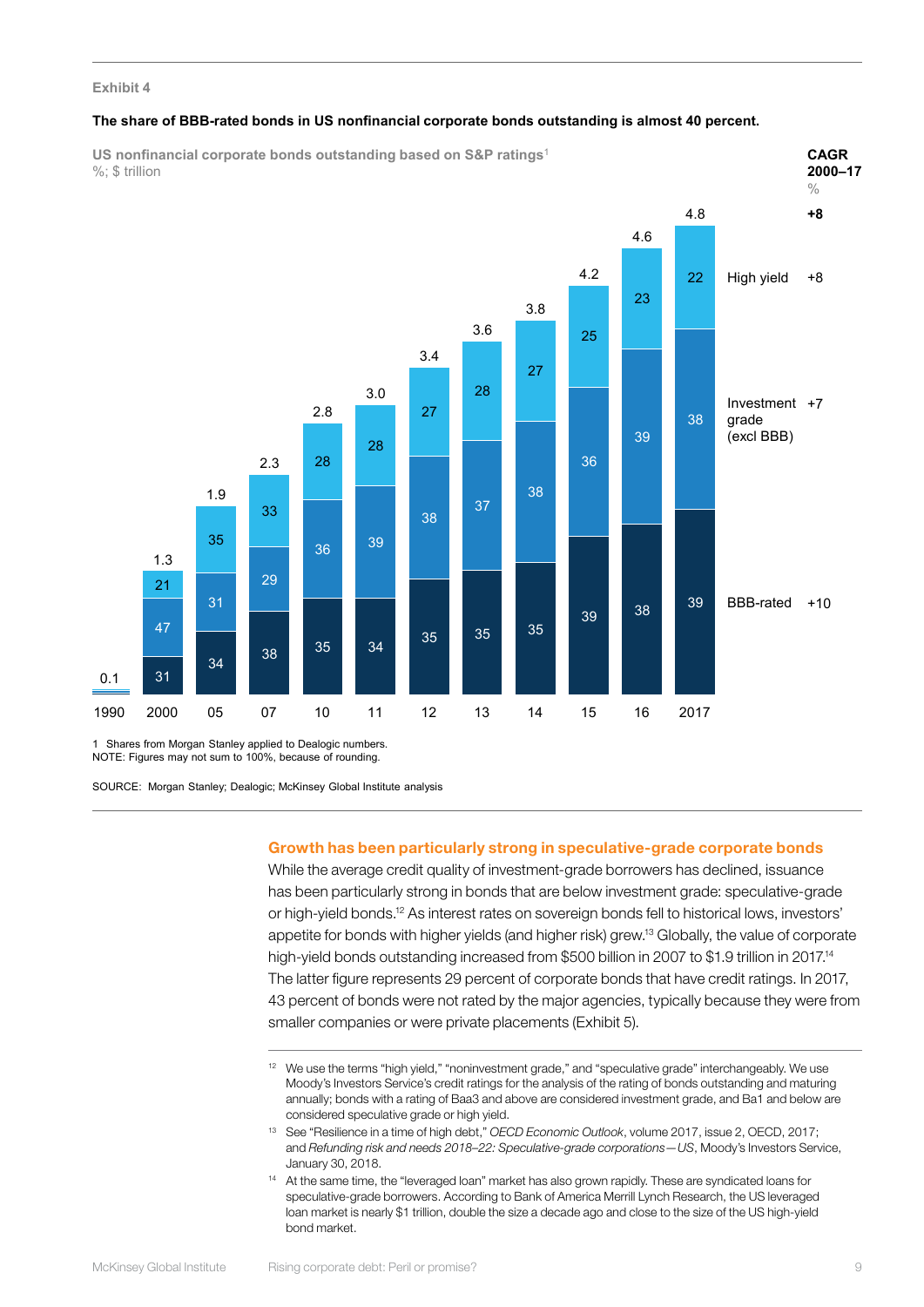#### **Noninvestment-grade bonds account for 16 percent of total bonds outstanding.**



1 Data as of December 4, 2017.

NOTE: Figures may not sum to 100%, because of rounding.

SOURCE: Dealogic; McKinsey Global Institute analysis

Noninvestment-grade bonds carry higher default risk, which increases the vulnerability of the corporate bond market.<sup>15</sup> In the coming years, a record amount of speculative-grade corporate bonds could need refinancing. In the United States, for instance, the share of maturing bonds that are high yield is expected to grow from 11 percent in 2017 to 27 percent in 2020. The absolute amount—at least \$180 billion of high-yield bonds coming due in 2020—will be almost three times the amount in 2017. If current high-yield issuance trends continue, that share will rise even more. Similarly, in other advanced economies, the share of bonds maturing that are high yield is expected to increase from 10 percent in 2017 to 14 percent in 2020 and to as much as 17 percent by 2022 based on the rating of bonds already issued.

The amount of high-yield bonds in need of refinancing could create problems in some sectors and among weak performers. US retailers, for instance, are burdened with a very large amount of high-yield debt coming due over the next five years, and many stores face declining sales as shoppers shift to e-commerce.<sup>16</sup> As energy prices have fallen, the credit ratings of many energy companies have also been downgraded. Investor wariness about refinancing high-yield bonds in the coming years could force bankruptcies.

<sup>15</sup> *Global financial stability report April 2018: A bumpy road ahead?* IMF, April 2018.

<sup>16</sup> Matt Townsend et al., "America's 'retail apocalypse' is really just beginning," Bloomberg, November 8, 2017.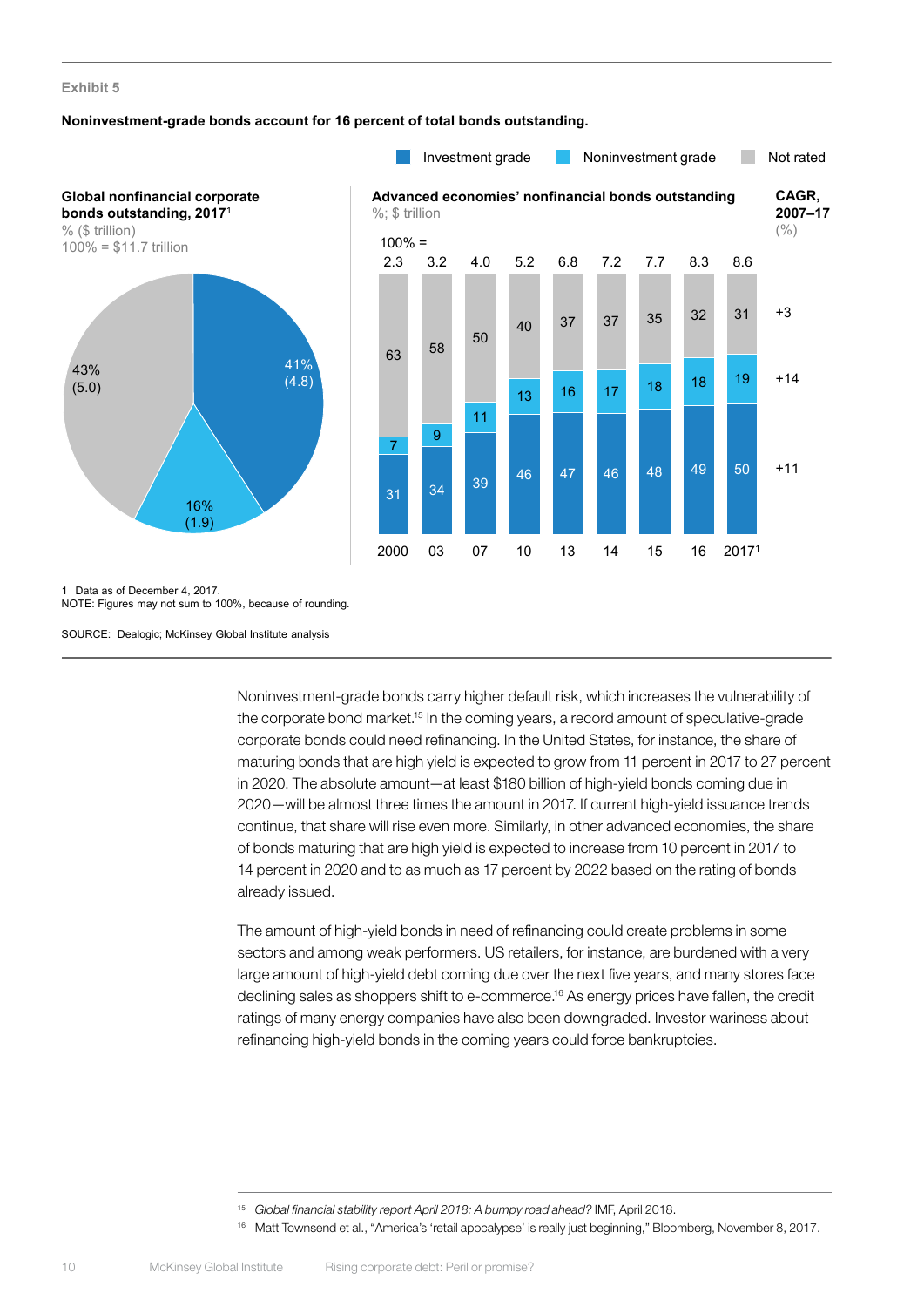In addition, the new US corporate tax law limits interest deductibility on corporate debt. For highly leveraged companies, this will increase the effective cost of interest payments and may reduce profits. Although the overall lower corporate tax rate will increase profits, Moody's Investors Service estimates that the new law will negatively affect up to one-quarter of highly leveraged companies.17 In some sectors, a much higher share of corporates will be worse off, including nearly half of highly leveraged companies in telecommunications and semiconductors, and nearly 40 percent of wholesale distributors. The tax change will hurt many companies owned by private-equity firms, since buyouts typically increase company leverage to higher levels than the interest-deductibility cap.18 Moody's estimates that around one-third of leveraged buyouts will be worse off under the new tax law.19

#### Bond issuance by companies in China and other developing economies has soared

Another corner of the global corporate bond market that investors have turned to for higher yields is developing markets. The value of China's nonfinancial corporate bonds outstanding increased from \$69 billion in 2007 to \$2 trillion by the end of 2017, making China one of the largest bond markets in the world. In developing countries other than China, corporate bonds outstanding have also grown, although at a more measured pace of 14 percent a year, from \$313 billion in 2007 to \$1.2 trillion in 2017 (Exhibit 6). Growth has been particularly strong in Brazil, Chile, Mexico, and Russia.

While in China 95 percent of corporate bonds outstanding are denominated in the local currency, in other developing countries that is not the case. Historically, nearly all companies in developing economies issued bonds in foreign currencies because investors would not take the risk of buying bonds in local currencies. However, over the past decade, larger local-currency bond markets have developed. Still, roughly two-thirds of corporate bonds in developing economies maturing annually are denominated in US dollars and other foreign currencies.20 This creates additional risk, because debt service costs will soar if the local currency depreciates (and the company does not have revenue streams in the foreign currency).

The deepening of corporate bond markets in developing countries provides an important source of financing for investment and growing firms. However, these bonds typically have higher risk associated with them due to higher country risk, often weaker governance and management, and less transparency on corporate financial performance. Reflecting these higher risks, cross-border investment flows into these bonds demonstrate significant volatility. In April 2018, increased US bond yields and a stronger dollar prompted an outflow of portfolio investment from developing economies.21 The large amount issued in foreign currencies adds another layer of risk for some companies; if the local exchange rate depreciates and the company's revenue is in local currency, the cost of servicing foreign currency debt rises, increasing the likelihood of default.<sup>22</sup> As we will discuss, many corporate issuers in developing economies already have fragile finances relative to the size of their current debt-service payments.

<sup>17</sup> *Moody's: US government's tax proposals would benefit all but highly leveraged companies*, Global Credit Research, Moody's Investors Service, December 12, 2017.

<sup>&</sup>lt;sup>18</sup> The cap on interest deductibility is 30 percent of a company's EBITDA in the period to 2021, and an even more stringent 30 percent of EBIT after 2021.

<sup>19</sup> *Moody's: US government's tax proposals would benefit all but highly leveraged companies*, Moody's Investors Service, December 12, 21017.

<sup>20</sup> *Debt in frontier markets under the microscope*, Institute of International Finance, February 12, 2018.

<sup>21</sup> *IIF flows alert: Sharp pullback in EM flows*, Institute of International Finance, April 25, 2018.

<sup>&</sup>lt;sup>22</sup> See, for instance, Branimir Gruić, Masazumi Hattori, and Hyun Song Shin, "Recent changes in global credit intermediation and potential risks," *BIS Quarterly Review*, Bank for International Settlements, September 2014.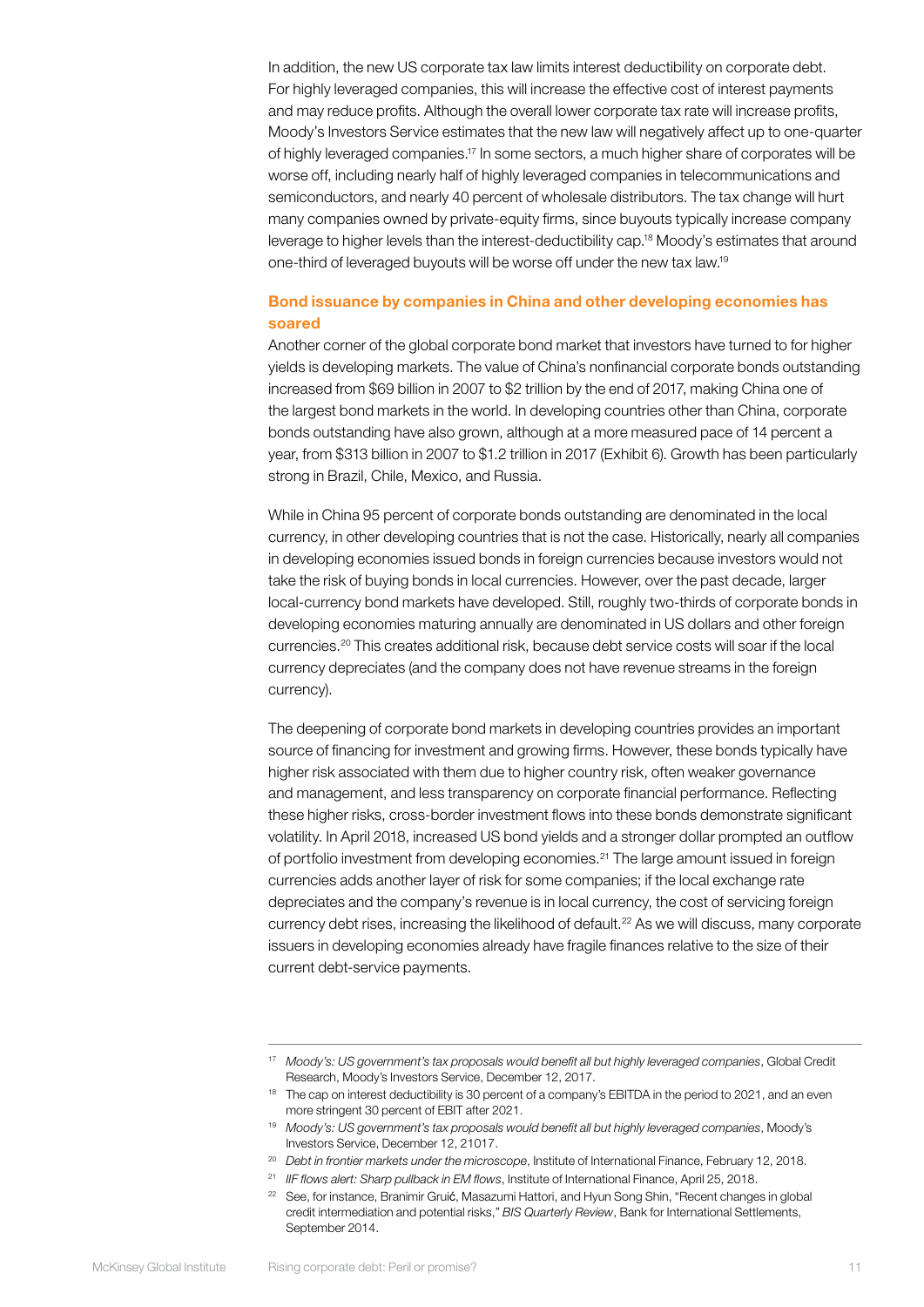#### **Corporate bond markets in many developing countries have grown rapidly over the past decade.**

Increase by <5 pp Increase by 5–10 pp Increase by >10 pp

|                       | Nonfinancial corporate bonds<br>outstanding, 2017 |    |    |                | Nonfinancial<br>corporate<br>bonds/GDP,<br>2017 vs.<br>2008 | Share of<br>bonds in<br>nonfinancial<br>corporate<br>debt, 2017 <sup>1</sup> | Nonfinancial<br>corporate<br>bonds<br>maturing in<br>2018-222 | Share of foreign<br>currency<br>denominated<br>nonfinancial<br>corporate bonds<br>maturing in<br>2018-222 |
|-----------------------|---------------------------------------------------|----|----|----------------|-------------------------------------------------------------|------------------------------------------------------------------------------|---------------------------------------------------------------|-----------------------------------------------------------------------------------------------------------|
|                       | % of GDP                                          |    |    | \$ billion     | pp change                                                   | $\frac{0}{0}$                                                                | \$ billion                                                    | $\frac{0}{0}$                                                                                             |
| Chile                 |                                                   |    | 22 | 60             | $+13$                                                       | 23                                                                           | 15                                                            | 74                                                                                                        |
| Mexico                |                                                   |    | 21 | 239            | $+15$                                                       | 82                                                                           | 130                                                           | 82                                                                                                        |
| Malaysia              |                                                   | 18 |    | 58             | $+3$                                                        | 28                                                                           | 39                                                            | 35                                                                                                        |
| China                 |                                                   | 16 |    | 1,981          | $+13$                                                       | 10                                                                           | 1,684                                                         | 15                                                                                                        |
| Russia                |                                                   | 13 |    | 198            | $+9$                                                        | 26                                                                           | 103                                                           | 57                                                                                                        |
| Thailand              |                                                   | 12 |    | 55             | $+4$                                                        | 25                                                                           | 44                                                            | $\boldsymbol{9}$                                                                                          |
| <b>Brazil</b>         |                                                   | 11 |    | 217            | $+8$                                                        | 27                                                                           | 157                                                           | 60                                                                                                        |
| Colombia              | $\overline{7}$                                    |    |    | 22             | $+7$                                                        | 19                                                                           | 13                                                            | 76                                                                                                        |
| Peru                  | $\overline{7}$                                    |    |    | 14             | $+6$                                                        | 15                                                                           | $\overline{5}$                                                | 94                                                                                                        |
| South Africa          | 6                                                 |    |    | 19             | $+3$                                                        | 15                                                                           | 14                                                            | 89                                                                                                        |
| Philippines           | 5                                                 |    |    | 17             | $+3$                                                        | 11                                                                           | 9                                                             | 28                                                                                                        |
| India                 | 4                                                 |    |    | 113            | $+3$                                                        | 10                                                                           | 63                                                            | 43                                                                                                        |
| <b>Czech Republic</b> | $\overline{\mathbf{4}}$                           |    |    | $\overline{7}$ | $+3$                                                        | $6\phantom{1}$                                                               | $\overline{5}$                                                | 82                                                                                                        |
| Indonesia             | 3                                                 |    |    | 32             | $+1$                                                        | 15                                                                           | 19                                                            | 59                                                                                                        |
| Argentina             | 3                                                 |    |    | 17             | $+2$                                                        | 21                                                                           | 11                                                            | 81                                                                                                        |
| Poland                | 1                                                 |    |    | 5              | $+1$                                                        | $\overline{c}$                                                               | 4                                                             | 89                                                                                                        |

1 Nonfinancial corporate debt as of 2Q 2017.

2 Based on December 2017 data.

SOURCE: BIS; McKinsey Country Debt database, McKinsey Global Institute analysis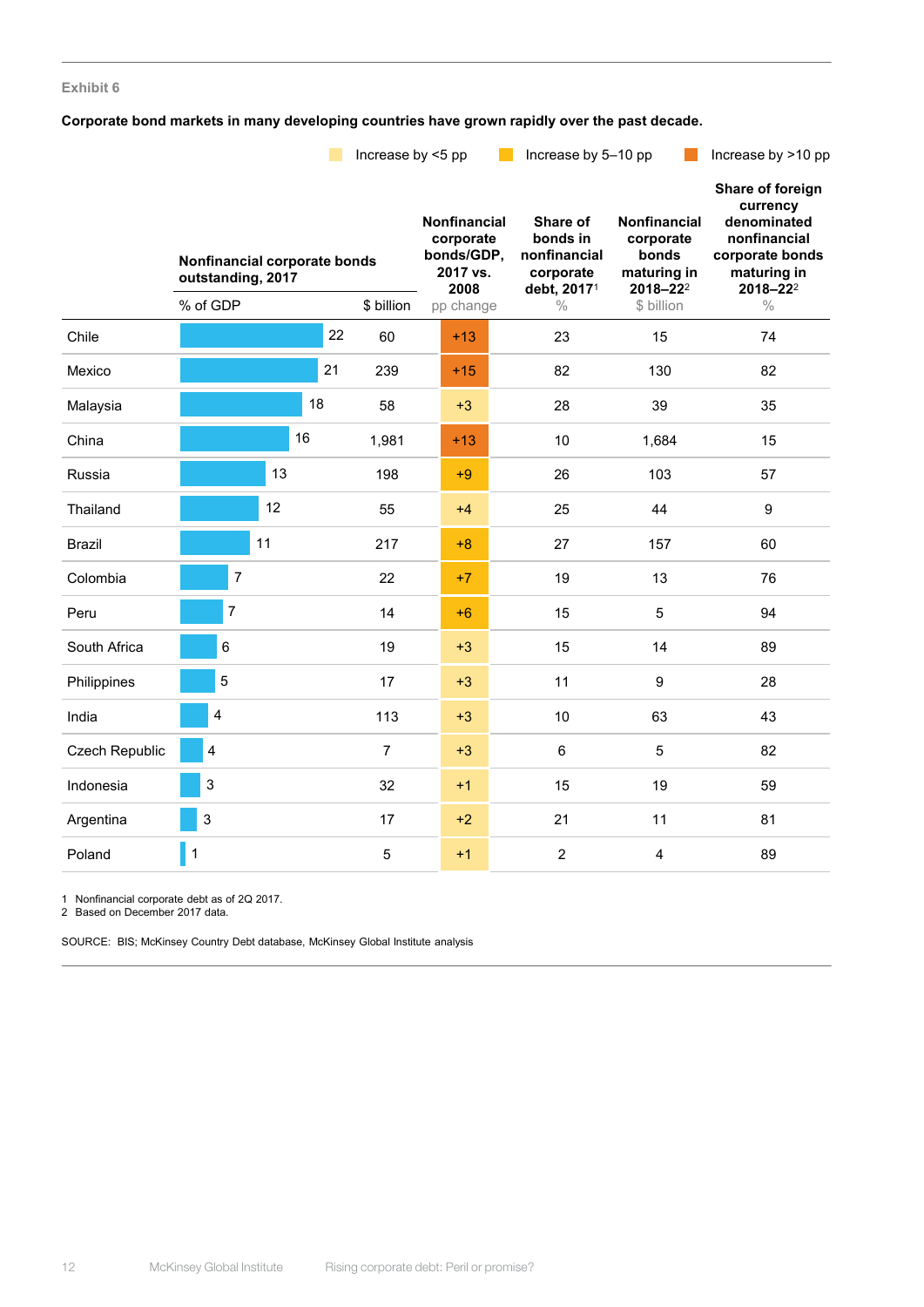### <span id="page-16-0"></span>2. A TIDAL WAVE OF CORPORATE BOND REFINANCING IS COMING

As the global corporate bond market has grown, so has the value of bonds that will mature each year. As a bond matures, companies have two choices: to repay the principal amount borrowed, or to issue a new bond to replace the maturing one. Historically, companies issued long-term bonds for project finance and repaid the debt once due. Today, however, most borrowers seek to refinance maturing bonds by issuing new ones.

From 2018 to 2022, a record amount of bonds—between \$1.6 trillion and \$2.1 trillion annually—will mature. Globally, a total of \$7.9 trillion of bonds will come due during those five years, based on bonds already issued. However, some bonds have maturities of less than five years and may still be issued and come due during that period. If current issuance trends continue, then as much as \$10 trillion of bonds will come due over the next five years (Exhibit 7). At least \$3 trillion of this total will be from US corporations, \$1.7 trillion from Chinese companies, and \$1.7 trillion from Western European companies.

Rising interest rates could make it more difficult for many borrowers to refinance their debt. Corporate default rates are already above the 30-year average, and they could rise further as higher interest rates make debt burdens unsustainable. In this section, we analyze the ability of corporate issuers to repay their debt. We find that some companies already are only barely covering their debt service costs, and that the share of such companies will rise with higher interest rates.

#### CORPORATE PROFITS ARE HIGH BUT DECLINING, AND DEFAULTS ARE RISING

Corporate profits are at or near historical highs after three decades of growth. Earnings before interest and taxes of all global corporations more than tripled in real terms between 1980 and 2013. Globally, corporations made a combined profit of \$7.2 trillion, or 9.8 percent of GDP, in 2013—a record.<sup>23</sup> This has given most companies ample financial capacity to finance their growing leverage.

However, profits are spread unevenly among corporations and have declined somewhat from their highs. In the United States, profits peaked at 9.3 percent of GDP in 2013 but have fallen by a full percentage point since then (Exhibit 8). This decline partly reflects lower energy prices, but other factors also play a role. MGI research suggests that the global profit outlook could come under pressure as competition intensifies when new players, especially from developing countries, and entrepreneurial tech-enabled companies come into the frame. Due to growing competition in a variety of industries, the corporate profit pool could decrease from 10 percent of global GDP to around 8 percent by 2025.<sup>24</sup>

<sup>&</sup>lt;sup>23</sup> Playing to win: The global competition for corporate profits, McKinsey Global Institute, September 2015.

 $24$  Ibid.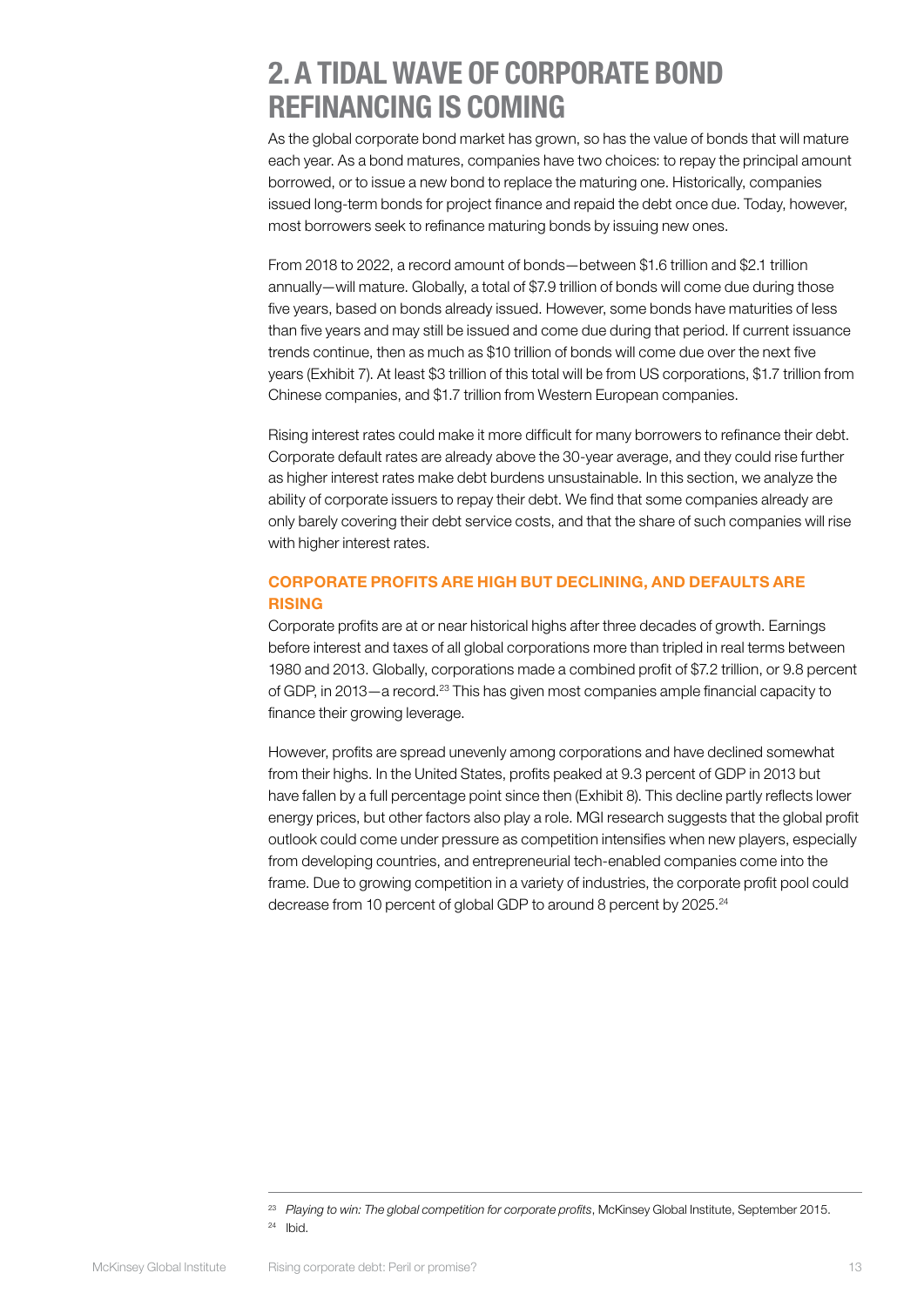#### **Between \$1.6 trillion and \$2.1 trillion of corporate bonds will mature annually from 2018 to 2022.**

| \$ trillion             |                                                                                 |      |         |           |                             | Global nonfinancial corporate bonds maturing annually <sup>1</sup> |             |                |     |                                            |                |                |                                                               |                |
|-------------------------|---------------------------------------------------------------------------------|------|---------|-----------|-----------------------------|--------------------------------------------------------------------|-------------|----------------|-----|--------------------------------------------|----------------|----------------|---------------------------------------------------------------|----------------|
|                         | Additional bonds that may be issued<br>and would mature in 2018-22 <sup>2</sup> |      |         |           |                             |                                                                    |             |                |     |                                            | $1.9 -$<br>2.0 | $1.7 -$<br>2.1 | $1.4 -$<br>2.1                                                | $1.3 -$<br>2.1 |
|                         | Other advanced economies                                                        |      |         |           |                             |                                                                    |             |                |     |                                            |                |                |                                                               |                |
|                         | Other developing economies                                                      |      |         |           |                             |                                                                    |             |                |     |                                            |                |                |                                                               |                |
| China                   |                                                                                 |      |         |           |                             |                                                                    |             |                |     | $1.6 -$                                    | 0.1            | 0.4            | $0-$                                                          | $0-$           |
|                         | Western Europe                                                                  |      |         |           |                             |                                                                    |             |                | 1.6 | 1.7                                        | 0.2            | 0.1            | 0.7                                                           | 0.8            |
|                         | <b>United States</b>                                                            |      |         |           |                             |                                                                    |             |                | 0.1 | 0.1                                        |                | 0.2            |                                                               |                |
|                         |                                                                                 |      |         |           |                             |                                                                    |             | 1.3            | 0.2 | 0.2                                        | 0.4            |                | 0.1                                                           |                |
|                         |                                                                                 |      |         |           |                             |                                                                    | 1.2         |                |     |                                            |                | 0.4            | 0.1                                                           | 0.1            |
|                         |                                                                                 |      |         |           |                             |                                                                    |             |                | 0.3 | 0.3                                        |                |                |                                                               | 0.1            |
|                         |                                                                                 |      |         |           |                             |                                                                    |             |                |     |                                            | 0.4            |                | 0.4                                                           |                |
|                         |                                                                                 |      |         |           |                             |                                                                    |             |                |     |                                            |                | 0.3            |                                                               | 0.2            |
|                         |                                                                                 |      |         |           |                             | 0.7                                                                |             |                | 0.4 | 0.4                                        |                |                |                                                               |                |
|                         |                                                                                 |      |         | 0.5       | 0.5                         |                                                                    |             |                |     |                                            |                |                | 0.3                                                           | 0.3            |
|                         |                                                                                 |      | 0.5     |           |                             |                                                                    |             |                |     |                                            |                |                |                                                               |                |
|                         |                                                                                 | 0.3  |         |           |                             |                                                                    |             |                | 0.6 | 0.6                                        | 0.7            | 0.7            |                                                               |                |
| 0.1                     | 0.2                                                                             |      |         |           |                             |                                                                    |             |                |     |                                            |                |                | 0.5                                                           | 0.5            |
|                         |                                                                                 |      |         |           |                             |                                                                    |             |                |     |                                            |                |                |                                                               |                |
| 2000                    | 02                                                                              | 04   | 06      | 08        | 10                          | 12                                                                 | 14          | 16             | 17  | 18E                                        | 19E            | 20E            | 21E                                                           | 2022E          |
|                         |                                                                                 |      |         |           |                             |                                                                    |             |                |     |                                            |                |                |                                                               |                |
| \$ trillion             | Nonfiancial corporate bonds maturing in 2018-22 <sup>1</sup>                    |      |         |           |                             |                                                                    |             |                |     | Nonfinancial                               |                |                | Share of nonfinancial<br>corporate bonds                      |                |
|                         |                                                                                 |      |         |           |                             |                                                                    |             |                |     | corporate bonds                            |                |                | outstanding as of                                             |                |
| 2018                    |                                                                                 | 2019 | 2020    |           | 2021                        | 2022                                                               |             |                |     | outstanding,<br>December 2017 <sup>1</sup> |                |                | December 2017, maturing<br>over the next 5 years <sup>1</sup> |                |
|                         | Additional bonds that may be issued<br>and would mature in 2018-22 <sup>2</sup> |      |         |           |                             |                                                                    |             |                |     | \$ trillion                                |                |                | $\frac{0}{0}$                                                 |                |
|                         |                                                                                 |      |         |           |                             |                                                                    |             |                |     |                                            |                |                |                                                               |                |
| United<br><b>States</b> |                                                                                 | 0.6  | 0.7     | 0.7       | 0.5                         | 0.5                                                                | $0-$<br>0.8 | $3.0 -$<br>3.8 |     | 4.8                                        |                |                | 62                                                            |                |
|                         |                                                                                 |      |         |           |                             |                                                                    |             |                |     |                                            |                |                |                                                               |                |
| China                   | 0.3                                                                             | 0.4  | 0.4     | $0.4$ 0.2 | $0 -$<br>0.7                | $1.7 -$<br>2.4                                                     |             |                |     | 2.0                                        |                |                | 85                                                            |                |
|                         |                                                                                 |      |         |           |                             |                                                                    |             |                |     |                                            |                |                |                                                               |                |
| Western<br>Europe       | 0.4                                                                             | 0.4  | 0.3     | $0.3$ 0.3 | $1.7 -$<br>0-<br>2.0<br>0.3 |                                                                    |             |                |     | 2.6                                        |                |                | 66                                                            |                |
|                         |                                                                                 |      |         |           |                             |                                                                    |             |                |     |                                            |                |                |                                                               |                |
| Other<br>advanced       |                                                                                 |      | $0.8 -$ |           |                             |                                                                    |             |                |     | $1.2\,$                                    |                |                | 65                                                            |                |
| economies               |                                                                                 |      | 0.9     |           |                             |                                                                    |             |                |     |                                            |                |                |                                                               |                |

1 Data as of December 4, 2017.

2 Bonds of shorter maturities (less than 5 years) may be issued in coming years and would add to the amount maturing each year. We base our projection of the size of these issuances on the historical trend from 2014 to 2017 for each maturity. NOTE: Figures may not sum to 100%, because of rounding.

59

1.2

SOURCE: Dealogic; McKinsey Global Institute analysis

0.7– 0.8

**Other** developing economies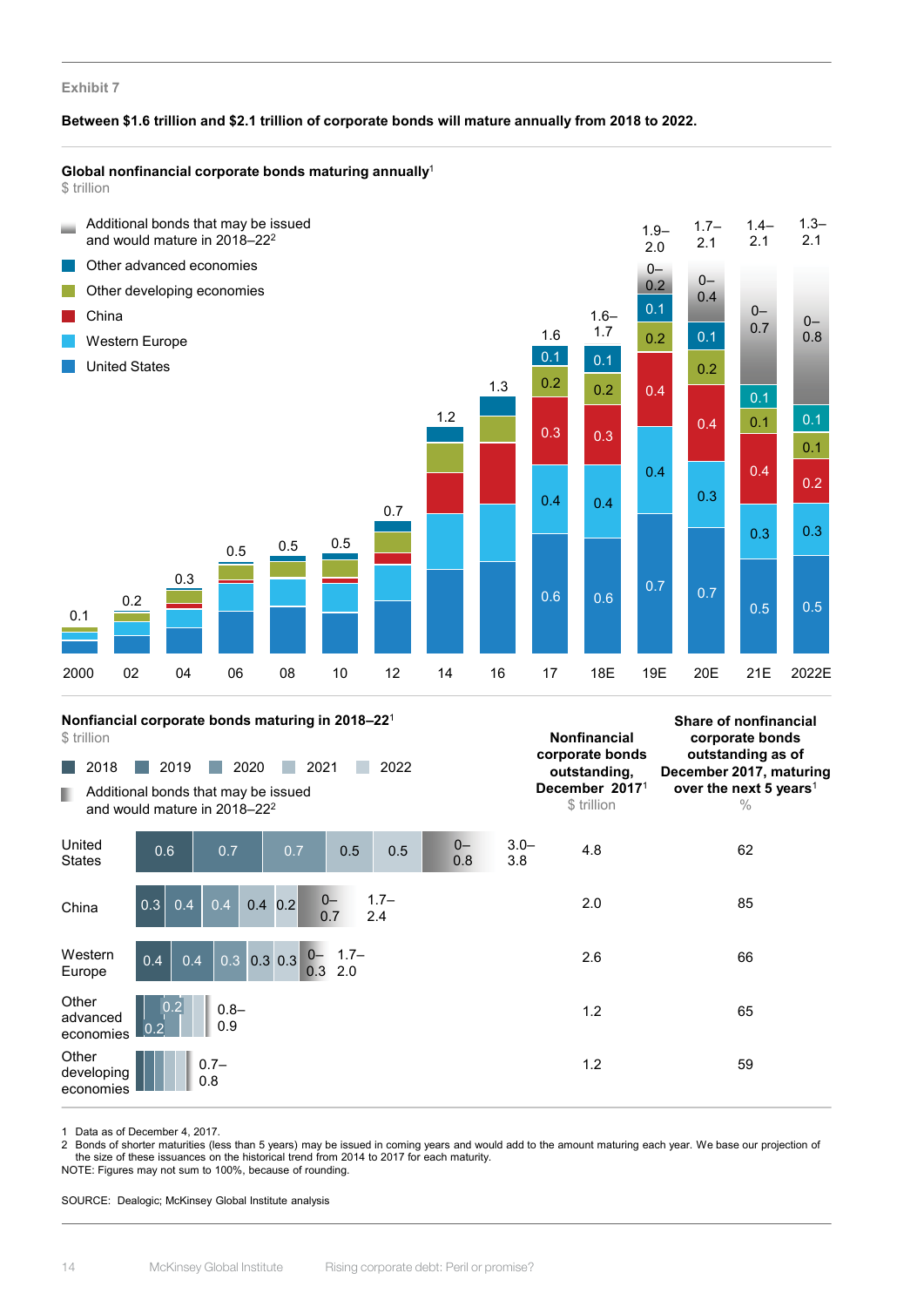**US nonfinancial corporate profits have increased since 1990 and have been near an all-time high since 2013.**



Meanwhile, the global corporate default rate on financial obligations (calculated by S&P Global Ratings as the percentage of issuers that defaulted on one or more financial obligations) rose to 2.1 percent in 2016, above the long-term average of 1.5 percent since 1981 (Exhibit 9).25 The United States accounted for the majority of defaults in 2016— 65 percent of the global total, largely reflecting difficulties faced by the energy and natural resources sector. Globally in the energy and natural resources sector, the corporate default rate increased to 13 percent in 2016, compared with a weighted average of 3 percent between 1981 and 2016. Developing economies accounted for 20 percent of global defaults in 2016. The prospect of rising interest rates for the first time since the global financial crisis of 2008 may put more corporate bond borrowers at higher risk.<sup>26</sup>

<sup>25</sup> *Default, transition, and recovery: 2016 annual global corporate default study and rating transitions*, S&P Global Ratings, April 13, 2017.

<sup>26</sup> Patricio Valenzuela, "Rollover risk and credit spreads: Evidence from international corporate bonds," *Review of Finance*, volume 20, issue 2, March 2016; and Xue-Zhong He, Eva Lütkebohmert, and Yajun Xiao, "Rollover risk and credit risk under time-varying margin," *Quantitative Finance,* volume 17, issue 3, March 2017.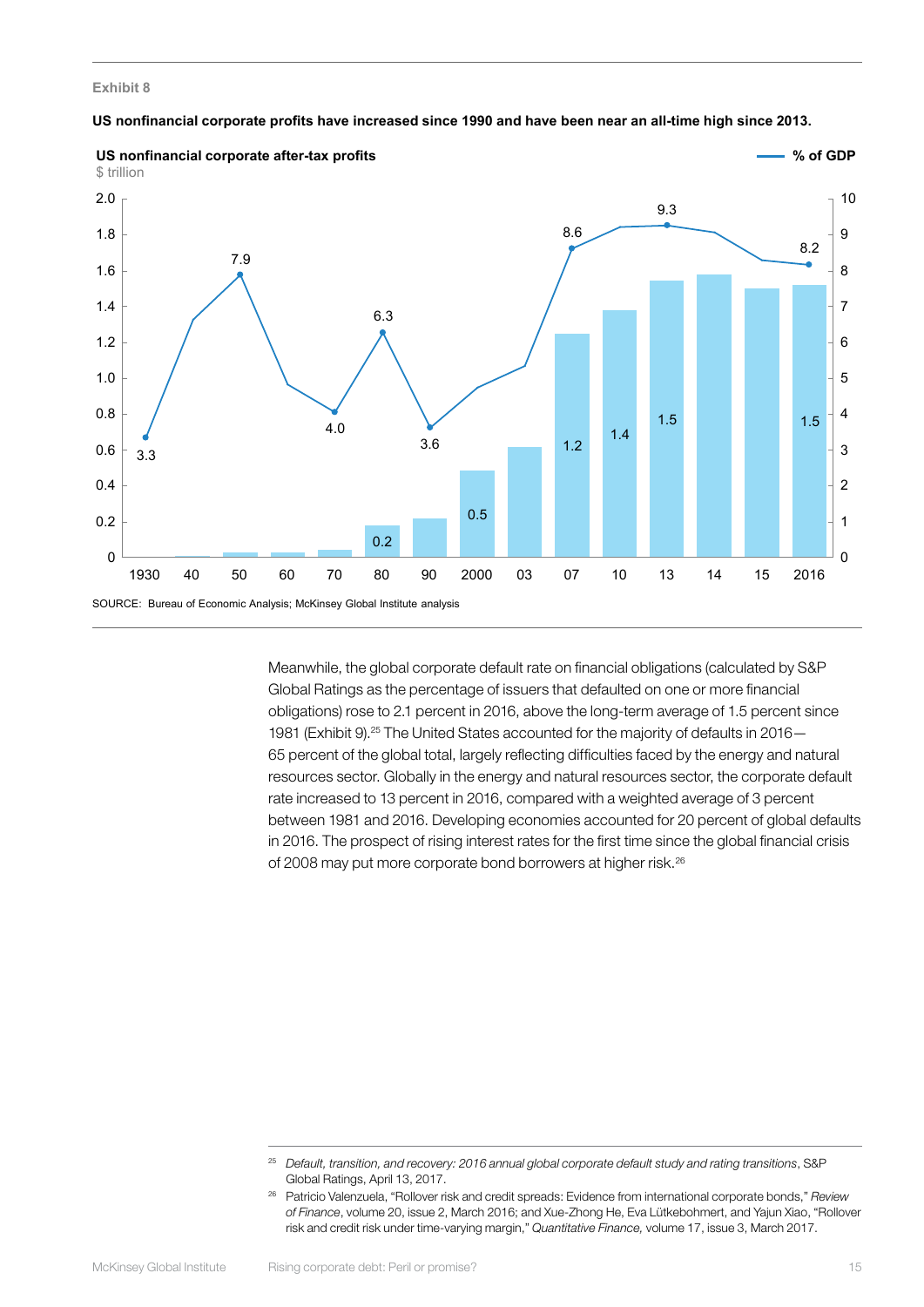#### **Corporate default rates have risen in recent years and are now above the 30-year average.**

**Global corporate default rate (share of issuers that default)**<sup>1</sup>  $0/0$ 



SOURCE: S&P Global Ratings; McKinsey Global Institute analysis

#### UP TO 25 PERCENT OF CORPORATE BONDS IN DEVELOPING ECONOMIES ARE AT RISK OF DEFAULT

To assess potential risks in the corporate bond market as record numbers of bonds mature and need to be refinanced, we calculated the interest coverage ratio, a metric of corporate financial performance, for all bond issuers in a sample of countries (see Box 2, "Methodology for assessing potential corporate bond defaults"). Even at today's historically low interest rates, there are pockets of concern in some sectors of advanced economies and more broadly based concern in developing countries. We find that the share of bonds potentially at risk of default rises significantly in a scenario in which interest rates rise.

The share of bonds outstanding issued by companies in major advanced economies with an interest coverage ratio below 1.5 is less than 10 percent. In France, Germany, and the United Kingdom, only 2 to 4 percent of bonds outstanding are from companies with an interest coverage ratio of less than 1.5. In the United States and Canada, the share is a bit higher but still moderate, at 6 and 7 percent, respectively. But in the large developing economies we examine—Brazil, China, and India—around 20 to 25 percent of corporate bonds are from issuers with an interest coverage ratio below 1.5, putting them at higher risk of default (Exhibit 10).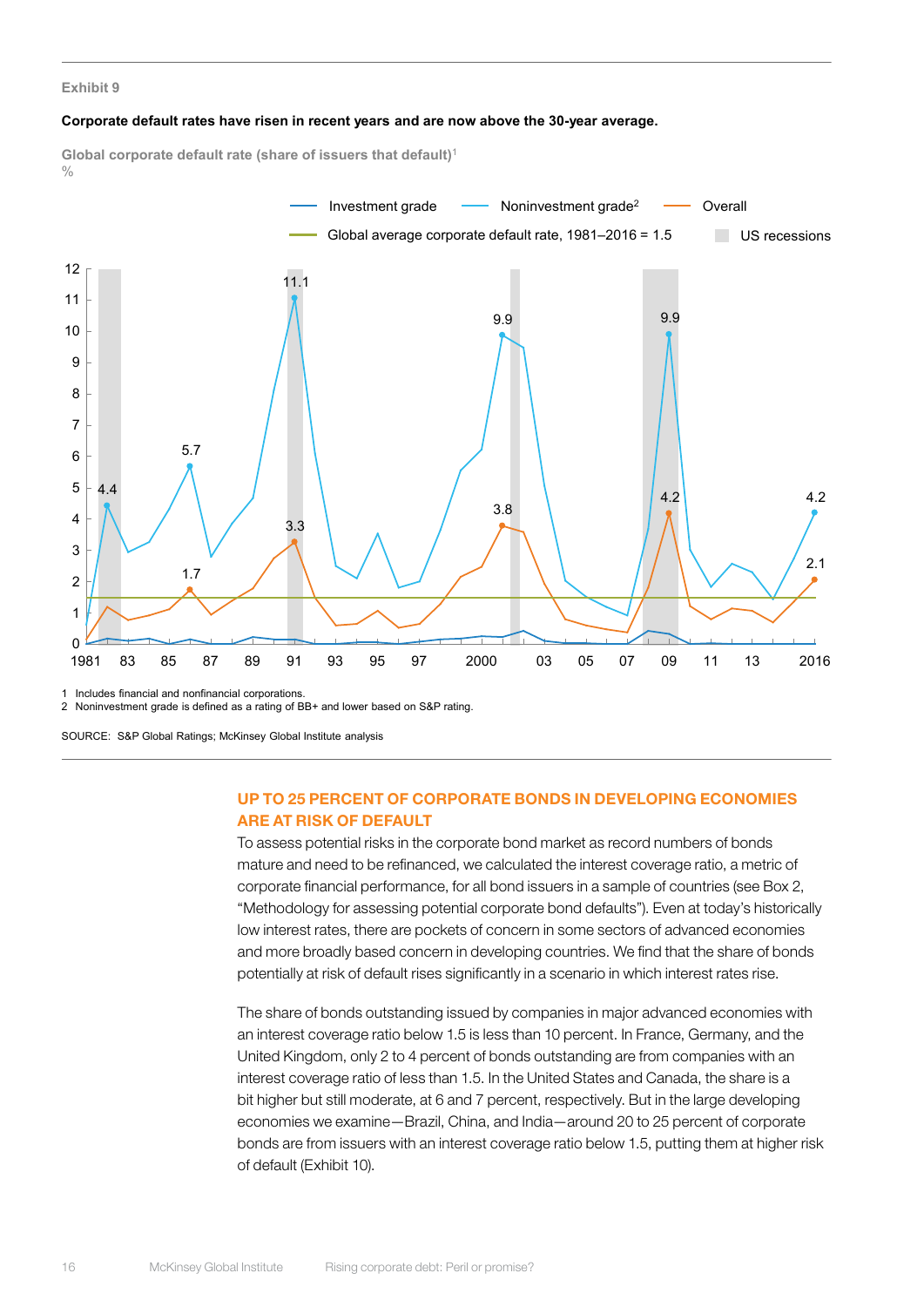#### Box 2. Methodology for assessing potential corporate bond defaults

To determine companies' potential inability to service their debt in the future, we calculated the interest coverage ratio for individual companies that have issued bonds.<sup>1</sup> This metric is defined as the company's earnings before interest, taxes, depreciation, and amortization (EBITDA) divided by annual interest expenses on its debt. The higher this ratio, the more able a company is to withstand financial shocks and still service its debt. For many companies, this ratio can be 3, 4, or much higher. A ratio below 1 indicates that a company's EBITDA is not sufficient to repay interest; if the company has not defaulted on the bond, it is borrowing more or selling assets.

We employ a commonly used threshold of 1.5 to identify companies at potential risk of default. At this threshold, companies are currently able to finance their interest expenses with EBITDA, but they have little scope for profits to fall. If the interest coverage ratio is below this threshold, the company has a higher probability of default. We refer to the bonds of companies whose ratio is below

1.5 as "at higher risk of default." Although we have opted to use this simple definition in this paper, we note that default is not the only option for a company that cannot service its debt. Alternatives include selling assets, issuing bond-exchange offers, and other restructuring measures.

Our analysis is based on Capital IQ company-level data as of December 2017. The analysis includes nonfinancial companies for which both EBITDA and interest expense data are available; it covers 216,571 companies in our sample set of countries. The interest coverage ratio is calculated on total liabilities (including both loans and bonds) because standard corporate reporting does not contain a breakdown of interest expenses on loans versus bonds. For this analysis, we have selected a sample of advanced and developing countries based on the size of their corporate bonds outstanding and the amount of corporate debt. These countries are Australia, Brazil, Canada, China, France, Germany, India, the United Kingdom, and the United States.

An alternative measure of calculating the level of risk associated with corporate bonds is net debt to EBITDA. We calculated the ratio for Brazil, and the results are aligned with the results of interest coverage ratio analysis.

#### **Exhibit 10**

#### **A significant share of corporate bonds outstanding in large developing economies is from issuers at higher risk of default.**

**Share of bonds outstanding of nonfinancial corporates with EBITDA/interest expense ratio below 1.5, 2016**<sup>1</sup>  $\frac{0}{0}$ 



1 Earnings before interest, taxes, depreciation, and amortization.

SOURCE: Capital IQ; McKinsey Global Institute analysis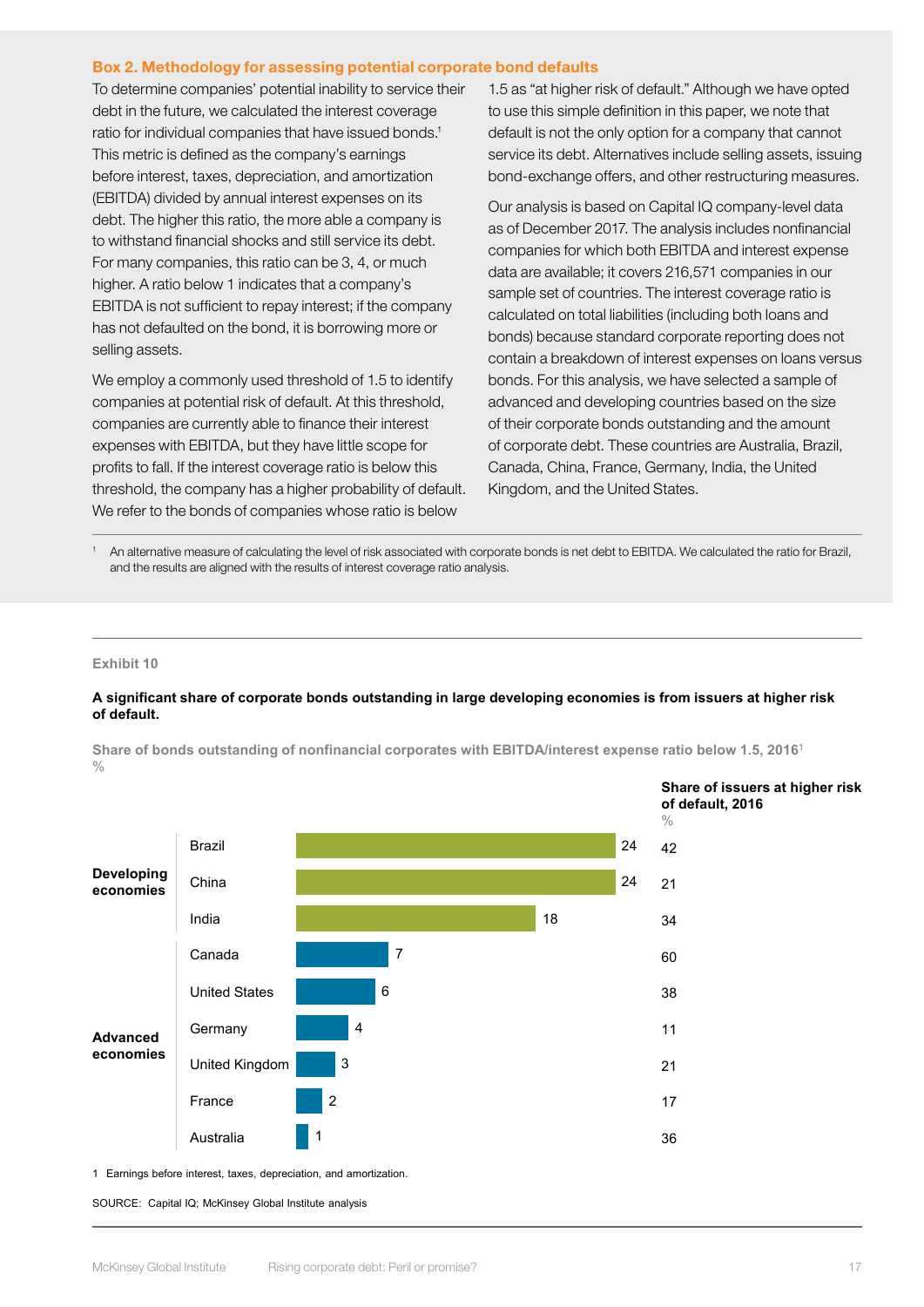In most countries, default risk is concentrated in smaller issuers. We see this from the fact that the share of companies with a low interest coverage ratio is higher than the share of the value of bonds outstanding. The one exception is China, where the share of bonds at higher risk of default (24 percent) is similar to the share of companies at higher risk of default (21 percent). This may also explain why maturities on debt issued by Chinese corporations are shorter than for debt issued by companies in advanced economies, as investors concerned about the financial health of companies extend only shorter-term credit.

However, even in advanced economies, we find that the share of bonds from companies with low interest coverage ratios is much higher in some sectors than the overall average (Exhibit 11). In the United States, for instance, companies whose interest coverage ratio is below the 1.5 threshold account for 18 percent of the value of bonds outstanding in the energy sector, or \$104 billion. The risk of default in the sector mainly relates to the large number of smaller companies involved in the production of natural gas and oil from shale reserves that have struggled with low natural gas prices and the sharp decline in oil prices. Many have issued high-yield bonds, and some of these players are already seeking relief.<sup>27</sup> For instance, the medium-sized oil company Midstates Petroleum announced the sale of its Anadarko Basin producing properties in Texas and Oklahoma because of pressure from distressed debt.<sup>28</sup> This situation may continue given the introduction of a 25 percent tariff on imported steel and a 10 percent tariff on imported aluminum in March 2018; both metals are widely used by companies in the energy sector.<sup>29</sup>

In China, one-third of bonds issued by industrial companies (worth \$250 billion) and 28 percent of bonds issued by real estate companies (\$104 billion) are from issuers with an interest coverage ratio below the 1.5 threshold. Chinese real estate companies have borrowed large amounts over the past few years to finance a construction boom, and concern that China is now experiencing a housing bubble is rising. Although authorities have taken a range of measures to cool the housing market and reduce the risk, for instance tightening mortgage and reselling conditions for home buyers, bond defaults in the sector have risen, and there is a risk of more as the construction sector cools further. For instance, Wuyang Construction Group Company, a leading builder in the eastern province of Zhejiang, defaulted on two bond payments worth \$209 million in August 2017.<sup>30</sup> The consumer goods and retail sectors also have a high share of bonds from companies with interest coverage ratios below 1.5.

In Brazil, several sectors, including consumer goods, energy, and industrial companies, have a large share of bonds issued by companies below the threshold. One-quarter of all corporate bonds at higher risk of default, valued at \$13 billion, are in the industrial sector. These companies have been facing declining profits mainly because they have had to leave capacity and labor idle in factories as a consequence of weak consumer demand reflecting rising unemployment, high inflation and interest rates, and uncertainty. Although consumer demand is recovering somewhat, industrial companies are still not upping investment as they grapple with high debt levels.<sup>31</sup> Because many large Brazilian companies are majority state-owned, they are unlikely to default given that their obligations are implicitly guaranteed by the government. However, high risks associated with large state-owned companies

<sup>&</sup>lt;sup>27</sup> High-yield US energy debt supply approached the \$7 billion mark in September 2017 alone, accounting for 31 percent of total issuance, according to Bloomberg. See Molly Smith, "Energy debt sells like it's 2014 even with crude oil at \$50," Bloomberg Markets, October 5, 2017.

<sup>28</sup> *Midstates Petroleum announces agreement for sale of Anadarko Basin producing properties for \$58 million*, BusinessWire, April 4, 2018.

<sup>&</sup>lt;sup>29</sup> Erwin Seba and Timothy Gardner, "Update 3–U.S. energy industry slams Trump's 'job-killing' steel tariff," Reuters, March 1, 2018.

<sup>&</sup>lt;sup>30</sup> "China's latest bond default is a cautionary tale for investors," Bloomberg News, September 10, 2017.

<sup>&</sup>lt;sup>31</sup> Bruno Federowski, "Brazil consumers drive recovery as investment lags," Reuters, August 31, 2017. For a general discussion of the implications for consumer goods companies of Brazil's challenging economic conditions, see, for instance, *Meet the new Brazilian consumer*, McKinsey & Company, June 2016.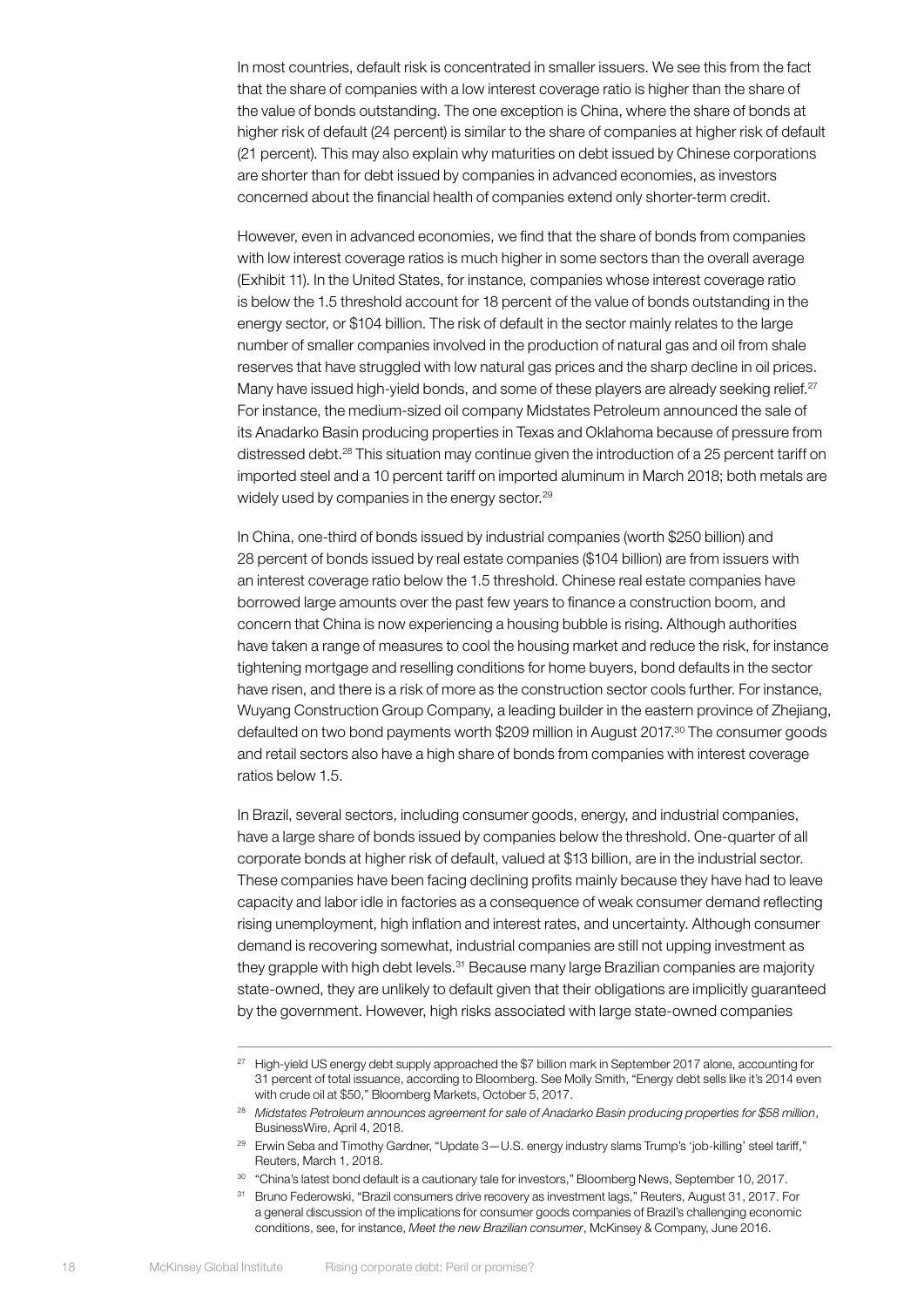increase the vulnerability of the economy and might put additional pressure on government finances. GDP in Brazil grew at a compound annual rate of only 2.7 percent between 2000 and 2015, one of the weakest showings in Latin America, compared with 4.5 percent in the Andean region and 4 percent in Central America.<sup>32</sup>

In India, the real estate, healthcare and pharmaceuticals, and materials sectors represent a large share of bonds from companies with interest coverage ratios below the threshold. In addition, half of telecom companies have interest coverage below the threshold, although only 14 percent of bonds are from issuers with weak financial performance. Industry profits are under intense pressure. In November 2017, Moody's predicted that India would be the only country in Asia whose telecom sector would continue to experience declining revenue, reflecting unprecedented price competition caused by the September 2016 entrance to the market of Reliance Jio Infocomm, which offered customers a lifetime of free voice calls and months of free data.<sup>33</sup>

<15% 15–30% >30% Value of bonds outstanding

#### **Exhibit 11**

#### **Even in advanced economies, some sectors have a high share of bonds at risk of default.**

**Share of bonds outstanding of nonfinancial corporates with EBITDA/interest expense ratio below 1.5, 2016**<sup>1</sup>  $0/2$ 

|                          |                      |                | 50%<br><b>10-00%</b><br><b>POU70</b> |                |                  |        |                |            |        | <b>Value Of DOHUS OUISIAHUIHY</b><br>at risk of default, 2016 (\$ billion) |               |    |                |  |  |
|--------------------------|----------------------|----------------|--------------------------------------|----------------|------------------|--------|----------------|------------|--------|----------------------------------------------------------------------------|---------------|----|----------------|--|--|
|                          | <b>United States</b> |                | Canada                               |                | China            |        |                | India      |        |                                                                            | <b>Brazil</b> |    |                |  |  |
| Consumer<br>goods        | $\overline{7}$       | 53             | $\mathsf 3$                          | 1              |                  | 29     | 23             | 7          |        | 1                                                                          |               | 50 | $\overline{4}$ |  |  |
| Retail                   | 1                    | $\overline{2}$ | 22                                   | $\overline{5}$ |                  | 26     | $\overline{7}$ | n/a        |        | n/a                                                                        |               | 31 | 9              |  |  |
| Energy                   | 18                   | 104            | $\boldsymbol{9}$                     | $\overline{9}$ |                  | 13     | 30             | $\sqrt{2}$ |        | <1                                                                         |               | 37 | 5              |  |  |
| Industrials              | 8                    | 44             | 19                                   | $\overline{7}$ |                  | 33     | 250            | n/a        |        | n/a                                                                        |               | 36 | 13             |  |  |
| Materials                | 6                    | 13             | $\vert 4$                            | 1              |                  | 19     | 35             |            | 24     | 4                                                                          | 15            |    | 9              |  |  |
| Real estate              |                      | 36<br>8        | $\mathbf{1}$                         | <1             |                  | 28     | 104            |            | 35     | $\overline{1}$                                                             | n/a           |    | n/a            |  |  |
| <b>Utilities</b>         | $\overline{2}$       | 17             | < 1                                  | $<$ 1          | 7                |        | 16             | 8          |        | $\overline{2}$                                                             | 14            |    | $\overline{7}$ |  |  |
| Healthcare<br>and pharma | $\overline{4}$       | 18             | 11                                   | $\overline{2}$ |                  | $20\,$ | $\overline{4}$ |            | $30\,$ | $\leq$ 1                                                                   | <1            |    | <1             |  |  |
| IT and<br>telecom        | $\mathbf{1}$         | 11             | < 1                                  | <1             | $\boldsymbol{9}$ |        | 5              |            | 14     | 1                                                                          | n/a           |    | n/a            |  |  |
| <b>Total</b><br>economy  | $\bf 6$              | 272            | $\overline{7}$                       | 25             |                  | 24     | 475            |            | 18     | 18                                                                         |               | 24 | 51             |  |  |

1 Companies for which industry classification is not available are excluded from the breakdown but included in total economy.

NOTE: n/a means data are not available for companies in the industry or the sample of companies in the industry is not representative. Figures may not sum to 100%, because of rounding.

SOURCE: Capital IQ; Dealogic; McKinsey Global Institute analysis

<sup>32</sup> For an overview of Latin America's economies in 2017, see Where will Latin America's growth come from? McKinsey Global Institute discussion paper, April 2017.

<sup>33</sup> See, for instance, "Indian telecom operators under pressure over fierce pricing competition: Moody's," *Sakshi Post*, November 2, 2017; and Leslie D'Monte, "It's the survival of the biggest in India's telecom industry," Livemint, April 7, 2017.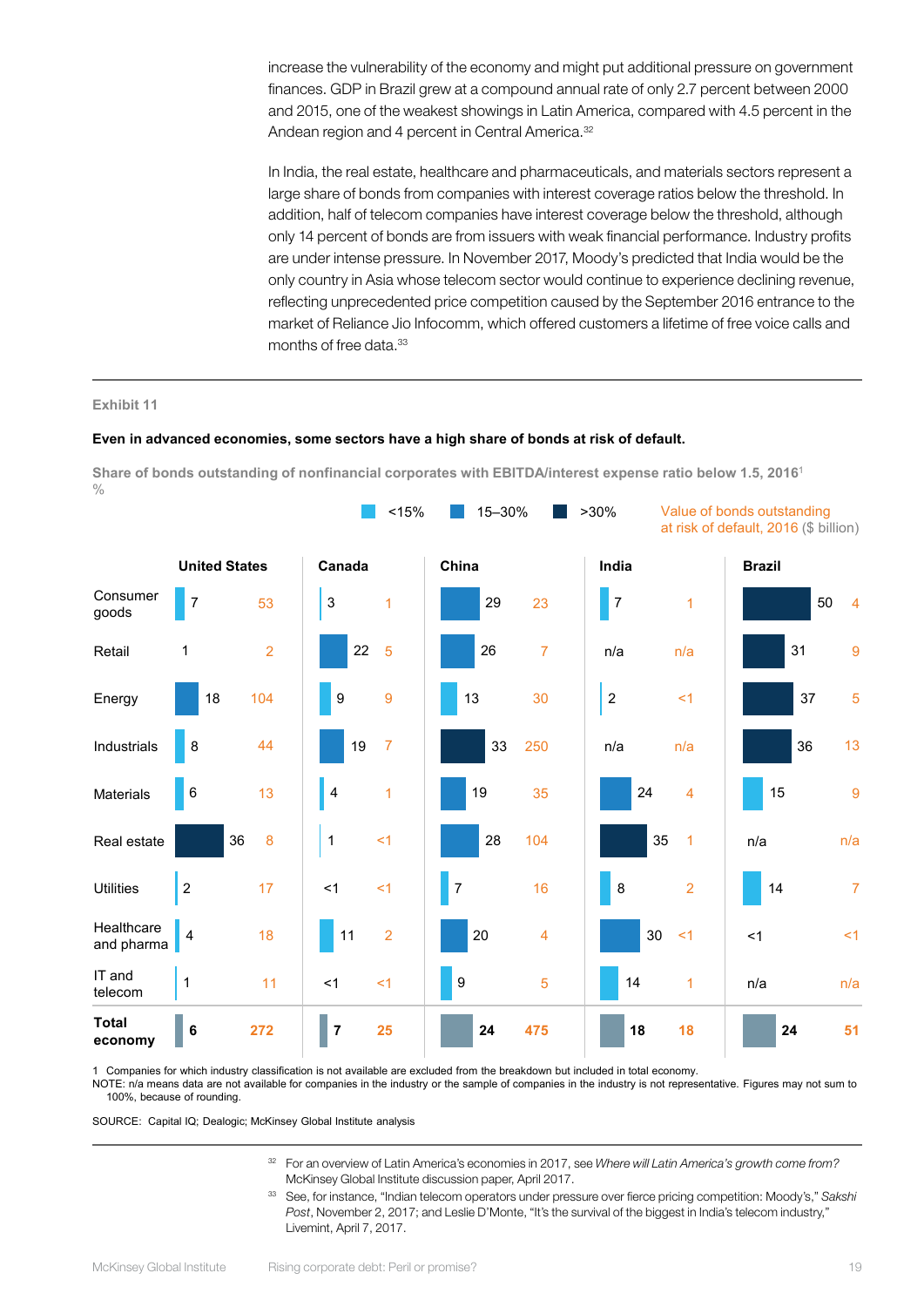#### HIGHER INTEREST RATES COULD INCREASE THE SHARE OF CORPORATE BONDS AT RISK OF DEFAULT

After ten years of historically low interest rates thanks to weak investment and unconventional monetary policies, rates now appear to be heading upward—although there is considerable doubt about the speed at which this increase is likely to unfold.<sup>34</sup> In March 2018, the median forecast by participants in the US Federal Open Market Committee was for the target federal funds rate to rise to 2.10 percent in 2018, 2.90 percent in 2019, and 3.40 percent in 2020. However, these median forecasts disguised a wide variety of views forecasts for 2020 range from 1.5 to 4.5 percent. The Bank of England is also raising interest rates, and the European Central Bank is moving to taper its asset purchases.

Rising interest rates will not affect the ability of most companies to make interest payments, since many bonds offer fixed rates for the duration of the contract. However, it will make refinancing bonds more expensive for companies seeking to issue new bonds. This would lower the interest coverage ratio and put more bonds at risk of default. We simulated the impact that higher interest rates could have on the interest coverage ratio of companies, and modeled increases by 100 basis points and by 200 basis points. We find that in advanced economies, the impact of rising interest rates on companies' ability to service their debt will likely be modest. In developing countries, it could raise the portion of bonds at risk of default even higher.

Brazil and India, for instance, would experience a significant increase in the share of bonds at risk of default if interest rates rise (Exhibit 12). In Brazil, the share of bonds at higher risk of default might increase from 24 percent currently to one-third of total corporate bonds outstanding if interest rates were to rise by 200 basis points. In India, the share could increase to 27 percent from the current level of 18 percent.

In this simulation, China's share of corporate bonds at higher risk of default could rise to 43 percent, or \$850 billion, up from \$475 billion in 2017. However, the central bank heavily influences interest rates, and presumably authorities would be careful to avoid any large rise in interest rates that could put such a considerable share of the corporate bond sector at risk.35

In most advanced economies, the average share of corporate bonds from issuers with interest coverage ratios below 1.5 is expected to stay at or below 10 percent even if rates rise by 200 basis points. Australia is the only exception: its share of bonds at higher risk of default could jump from 1 percent to 15 percent in the case of a 200-basis-point rise. However, this translates into only a \$21 billion increase in the value of bonds outstanding at risk, since Australia's corporate bond market is relatively small (\$150 billion outstanding in 2016). In France and the United Kingdom, the share of bonds issued by companies with an interest coverage ratio below the 1.5 threshold would increase from 2 percent to 10 percent and from 3 percent to 10 percent, respectively. In Germany, even with a 200-basis-point rise in interest rates, the share of bonds issued by companies with a low interest coverage ratio would still reach only the 7 percent mark; the share would be 8 percent in Japan and the United States.

<sup>&</sup>lt;sup>34</sup> In early January 2018, yields on the global government bond market spiked after data showed that the Bank of Japan had slowed some long-dated bond purchases, fueling speculation that the Japanese central bank (like the US Federal Reserve and the European Central Bank) was beginning to scale back its economic stimulus. See Eric Platt and Robin Wigglesworth, "US government bond sell-off triggers warnings," *Financial Times*, January 10, 2018.

<sup>35</sup> Sally Chen and Joong Shik Kang, *Credit booms—is China different?* IMF working paper 18/2, January 2018.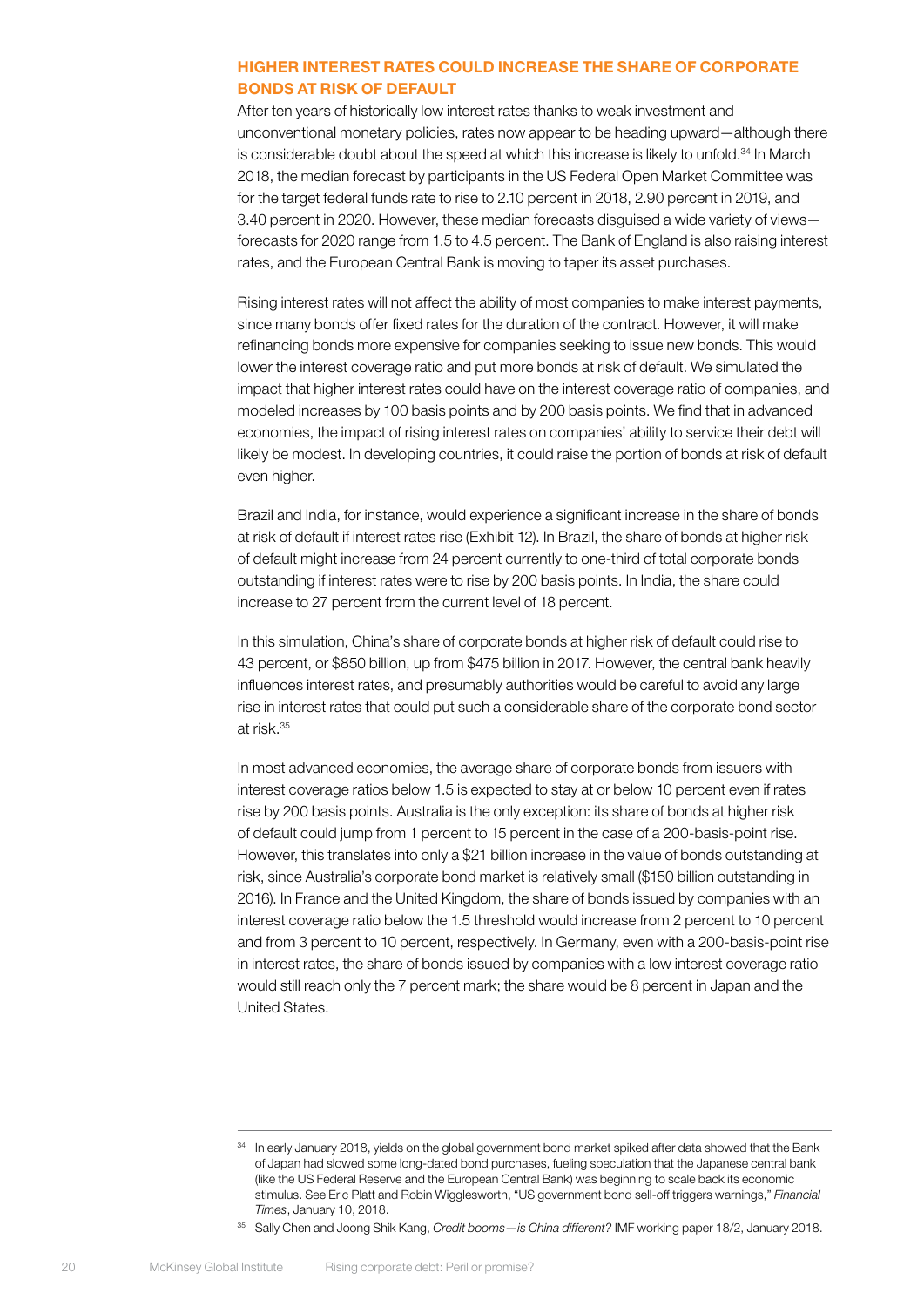

#### **In China, Brazil, and India, 30 to 40 percent of corporate bonds may be at risk of default if interest rates rise.**

A more nuanced picture emerges when we look at the share of bonds at higher risk of default in specific sectors (Exhibit 13). An increase in interest rates would affect capitalintensive industries the most in our simulation. For instance, in the case of a 200-basis-point rise in rates, the value of corporate bonds at higher risk of default in China's industrial sector would grow from \$250 billion currently at risk to \$434 billion, and in the real estate sector would climb from \$104 billion to \$206 billion. In Brazil's industrial sectors, the value of bonds at higher risk of default would increase from \$13 billion to \$17 billion in our simulation. In contrast, our analysis finds that the US energy sector would experience only a marginal rise in the value of bonds at higher risk of default in this scenario, from \$104 billion to \$115 billion, suggesting that most issuers' interest coverage ratios are well above 1.5.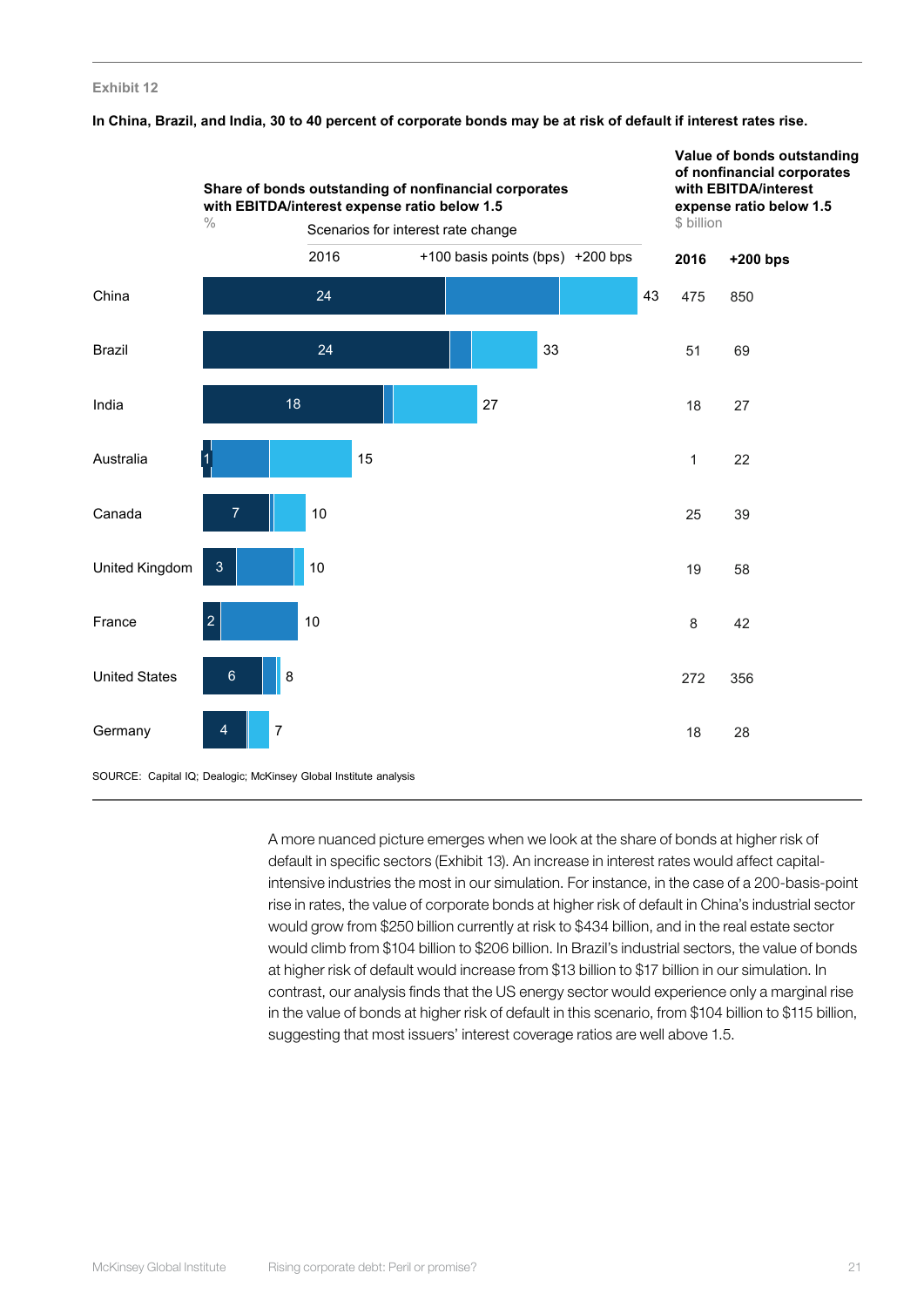#### **The sectors most at risk vary by country.**

**Value of bonds outstanding of nonfinancial corporates with EBITDA/interest expense ratio below 1.5**  \$ billion





NOTE: Figures may not sum to 100%, because of rounding.

SOURCE: Capital IQ; Dealogic; McKinsey Global Institute analysis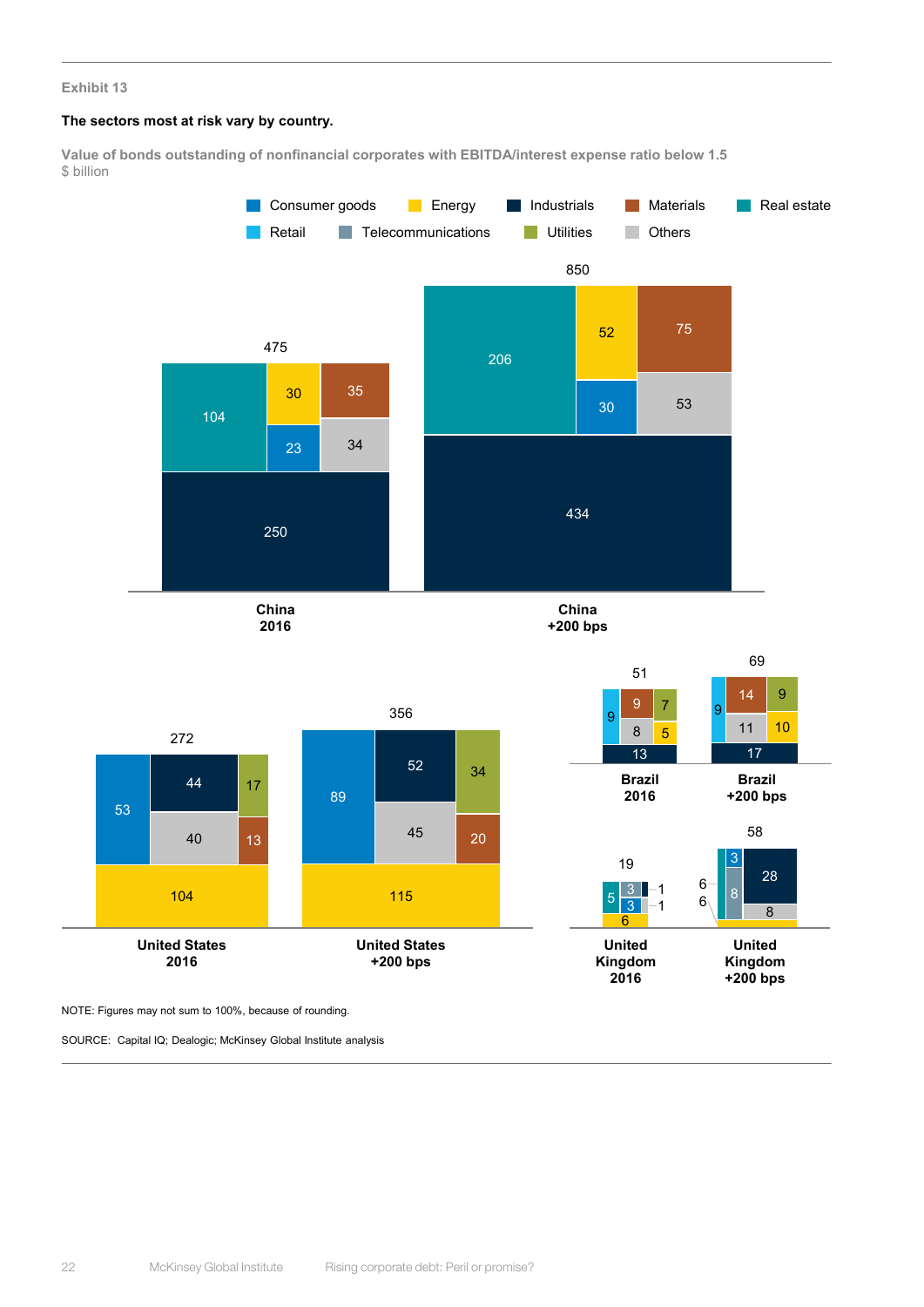### <span id="page-26-0"></span>3. NAVIGATING THE RISKS THAT LIE AHEAD

It is uncertain whether the surge in corporate bond markets over the past ten years will continue after the credit cycle turns and interest rates rise. Investors' appetite for corporate bonds may wane if sovereign bond yields rise, or if corporate defaults continue to mount. Corporate defaults are already above the 30-year average, and we should expect more defaults, particularly among speculative-grade issuers and some companies in developing countries.

On the other hand, there is still a great deal of headroom for corporate financing to shift toward bonds and away from loans—a shift that is possible without any increase in overall corporate debt levels. Despite the shift to bond financing over the past ten years by companies in Western Europe, the share of bond financing was still only 17 percent in 2016—half the US share. In China, the share of bond financing in corporate debt was only 11 percent in 2016, one-third of the share in the United States. In other words, if companies in Western Europe and China were to match the appetite of US corporations for bond financing, their markets would double and triple in size, respectively.

Moreover, one insight that emerged from the crisis is that the widely held perception that sovereign bonds offer a safe refuge while corporate bonds are riskier does not always hold. The risk-reward equation is not as clear as in the past, and it may be that, even if sovereign bond issuers offer higher returns as interest rates rise, investors may not shift into sovereign bonds to the same extent as in the past.

In order to navigate this new era, banks, investors, and policy makers must recalibrate their approaches.

#### BANKS: NEW CUSTOMERS, NEW SKILLS

As large companies move toward raising more funding through bond markets, banks will need to shift their focus toward serving small and medium-sized enterprises (SMEs) and individuals. This will require sharper skills in assessing the risks of these smaller borrowers as well as greater efficiency to overcome the inherently higher costs of making many small loans rather than a few large ones. Improvements in underwriting and credit scoring capabilities will be needed in order to sustain healthy margins, especially given the erosion of margins being observed in retail banking. In order to compete with "platform" companies like Alibaba, Amazon, and Tencent, banks will need to further develop their digital skills and improve their agility.<sup>36</sup>

Robotic process automation and artificial intelligence offer new solutions for both assessing risks and improving cost efficiency.<sup>37</sup> Using robotic process automation, for example, one large bank automated 70 percent of the tasks related to its financial reporting process. The time to generate a quarterly report was cut from 14 days to between six and eight; staff spent time reviewing exceptions and anomalies rather than processing data. Overall costs were reduced by 30 percent. Productivity improvements of this magnitude would offset the inherently higher costs of serving SMEs and retail customers rather than large corporates.

<sup>36</sup> *The phoenix rises: Remaking the bank for an ecosystem world*, McKinsey Global Banking Annual Review 2017, McKinsey & Company Global Banking Practice, October 2017.

<sup>37</sup> Xavier Lhuer, *The next acronym you need to know about: RPA (robotic process automation)*, McKinsey & Company interview, December 2016.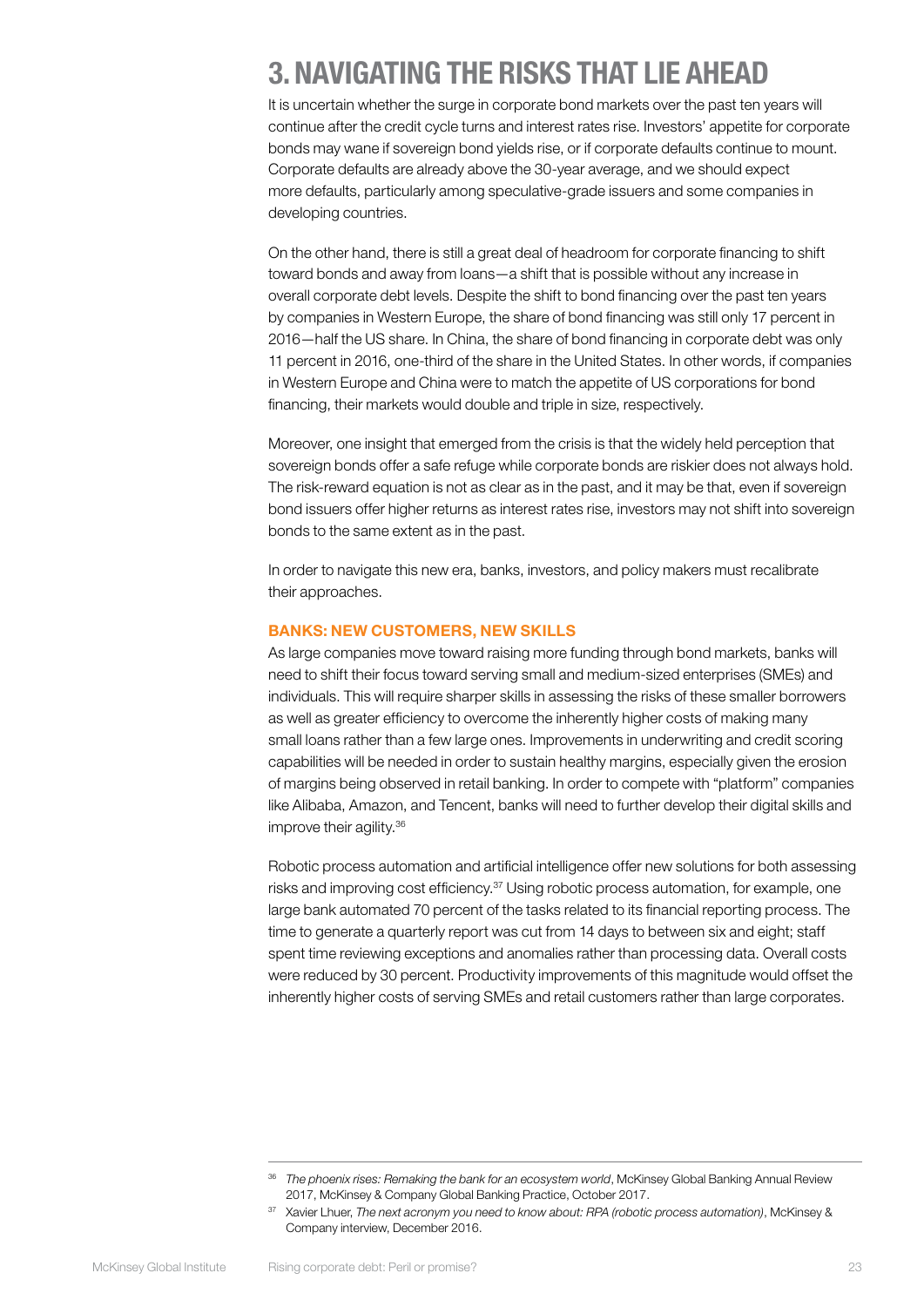Machine learning and artificial intelligence can also improve the assessment of creditworthiness of potential borrowers by considering a wider range of data on the borrower, by identifying new predictors of future behavior and by improving valuations of collateral. The use of dynamic risk-adjusted pricing and limit setting can help improve scoring as well as sustain healthy margins. McKinsey's experience suggests that digitizing current risk-management approaches can reduce operating costs for risk activities by 20 to 30 percent.<sup>38</sup> Many fintech startups use advanced analytics to improve scoring. One example is Lenddo; its business focuses on developing countries where even members of the middle class often lack credit histories or even bank accounts. The company (and others like it) looks at potential applicants' entire digital footprint to determine their creditworthiness by having individuals download a smartphone app. A machine learning algorithm gathers more than 12,000 variables, including use of social media, internet browsing, and geolocation data, and turns them into a credit score. Lenddo says that five million people have received loans because its system was able to evaluate their creditworthiness. Similar startups include Cignify, Revolution Credit, and Tala. Even traditional credit scoring agencies, the Fair Isaac Corporation being one example, are using nontraditional data sources to improve their assessment of borrowers.

#### INVESTORS: OPPORTUNITY AND RISKS

Investors have benefited from the strong growth in corporate bond markets over the past ten years, offering a larger asset class to tap in their search for higher yields than sovereign bonds. Their demand for corporate bonds has fueled soaring growth in corporate bond mutual funds and exchange-traded funds (ETFs, or baskets of bonds that trade on equity exchanges as a single stock). The total value of assets under management in these funds had grown to \$777 billion in 2017, 3.5 times higher than a decade earlier.<sup>39</sup> That opened the door for retail investors to acquire corporate bonds, providing further momentum to the bull market in corporate bonds. However, the growth of these investment vehicles may also cause unknown dynamics when the corporate bond bull market ends, as retail investors can easily dump bonds quickly through these funds, sending yields soaring.<sup>40</sup>

In the years ahead, investors will need to undertake especially careful due diligence in evaluating corporate borrowers. Our analysis shows that many companies—particularly in developing countries and in some industries in advanced economies—are already vulnerable to default on their corporate bonds, and that this risk will increase if interest rates rise. Financial reporting standards vary widely in developing countries, and for many companies, transparent and timely reporting are relatively new. Corporate governance structures also differ, sometimes with less demand for transparency on financials. The coming years may create many new opportunities for distressed debt investors if corporate defaults continue to rise.

It remains to be seen whether Western European and developing economies will continue migrating toward the bond-heavy structure of the United States. If they do, investors could benefit from increased diversity of investment opportunities in both blue-chip debt and speculative-grade bonds.

<sup>38</sup> Saptarshi Ganguly, [Holger Harreis,](https://www.mckinsey.com/our-people/holger-harreis) Ben Margolis, and [Kayvaun Rowshankish](https://www.mckinsey.com/our-people/kayvaun-rowshankish), *Digital risk: Transforming risk management for the 2020s*, McKinsey & Company, February 2017.

<sup>39</sup> Corporate bond funds are defined as funds with more than 65 percent of assets in corporate bonds (nonfinancial and financial).

<sup>40</sup> Caitlyn D. Dannhauser, "The impact of innovation: Evidence from corporate bond exchanged-traded funds (ETFs)," *Journal of Financial Economics*, volume 125, issue 3, September 2017.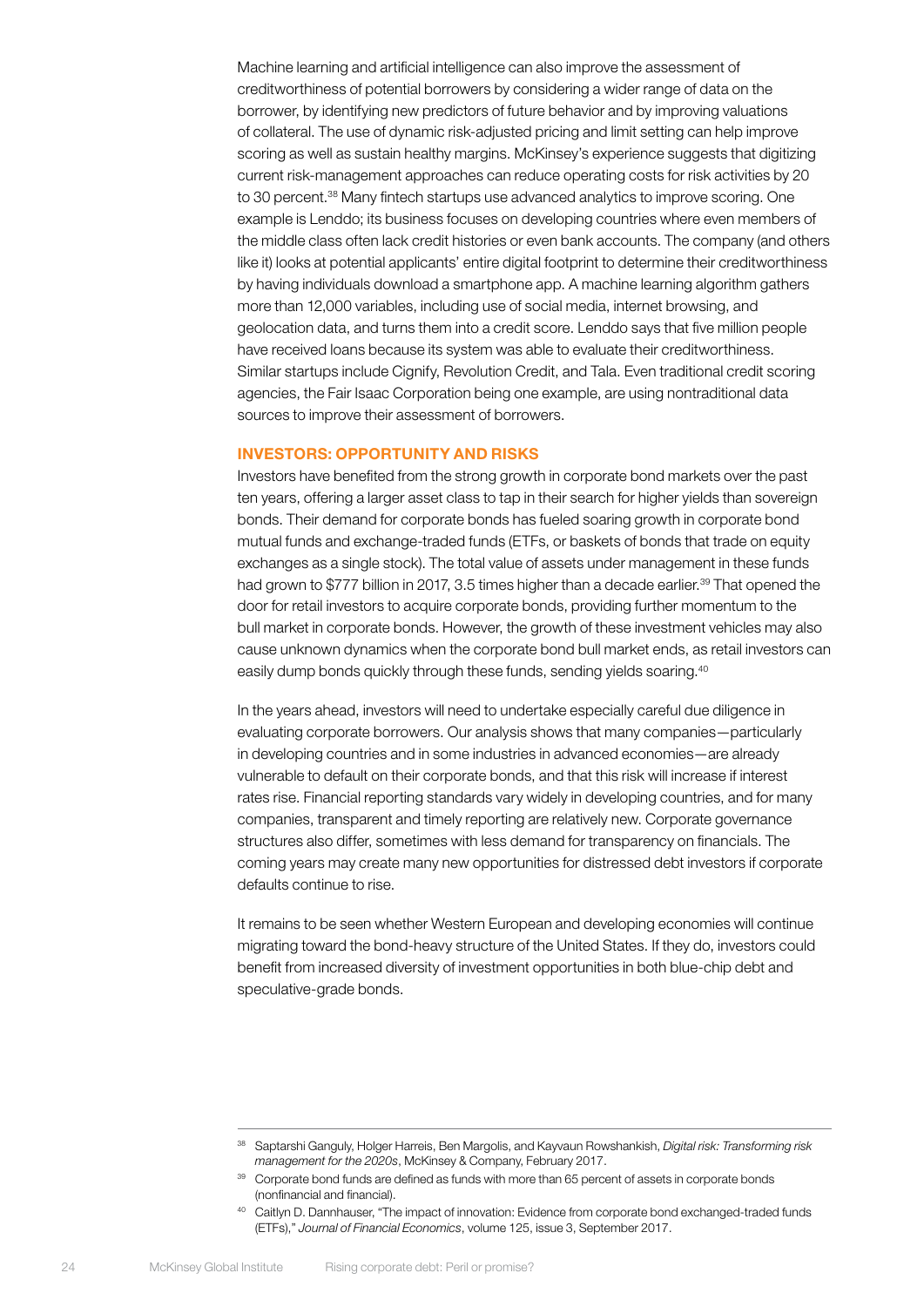#### POLICY MAKERS AND REGULATORS

Growth of corporate bond markets is welcome news for policy makers and regulators concerned with financial stability. Debt capital markets provide an alternative to bank financing for large companies, and they prompt banks to increase lending to SMEs and households. To ensure healthy growth of corporate bond markets, policy makers should consider focusing on several objectives.

Bond markets need to enter the digital age. Despite being worth \$11.7 trillion, the market is surprisingly antiquated, with little transparency or efficiency. While equities can be traded at the click of a button, buying and selling corporate bonds often requires a phone call to a trading desk at an investment bank, and there is little transparency on the price the buyer is quoted. This method of trading still accounts for more than 80 percent of volume in the United States. Processes are correspondingly slow: 8 percent of trades in Europe fail to settle in the allotted two days.<sup>41</sup> One solution is moving to electronic trading platforms that enable investors to trade bonds with one another rather than going through a broker. This is not a new idea, and it is how the majority of government bonds in the United States and Europe are already traded. Adoption has been slower in corporate bond markets, but it should be encouraged to improve market efficiency, transparency, and liquidity.

Potential improvements can also be made in the contractual elements of corporate bonds. Simply standardizing contracts is important for increasing transparency and tradability in secondary markets. Even today, more than 40 percent of corporate bonds are not evaluated by credit rating agencies, being sold instead in opaque transactions.

Policy makers must continue to promote transparency in corporate financial reporting so that investors can properly assess the risks of bond issuers. In developing countries, this is particularly important, as reporting standards are often weak and corporate ownership structures can be complicated with cross-shareholdings and related privately owned companies.

Finally, policy makers need to monitor potential systemic risks that stem from corporate bond markets. This is particularly the case when banks end up as the main buyers of corporate bonds. Although Basel III standards and other regulations have reduced banks' appetite for holding bonds, it is important to monitor potential linkages that can cause disruptions in one market to spill over to the other. While the transfer of risk across many investors in corporate bond markets should improve the resilience of the banking system, risks can also be concentrated if a few large institutions dominate the market. As interest rates normalize, some of the recent increases in corporate leverage, particularly in developing economies, could reverse, and policy makers need to be vigilant to ensure that economies are resilient in the face of deleveraging.<sup>42</sup>

<sup>41</sup> "Corporate bond markets need a reboot," *Economist,* April 20, 2017.

<sup>42</sup> Snehal S. Herwadkar, *Corporate leverage in EMEs: Did the global financial crisis change the determinants?* BIS working paper number 681, Bank for International Settlements, December 2017.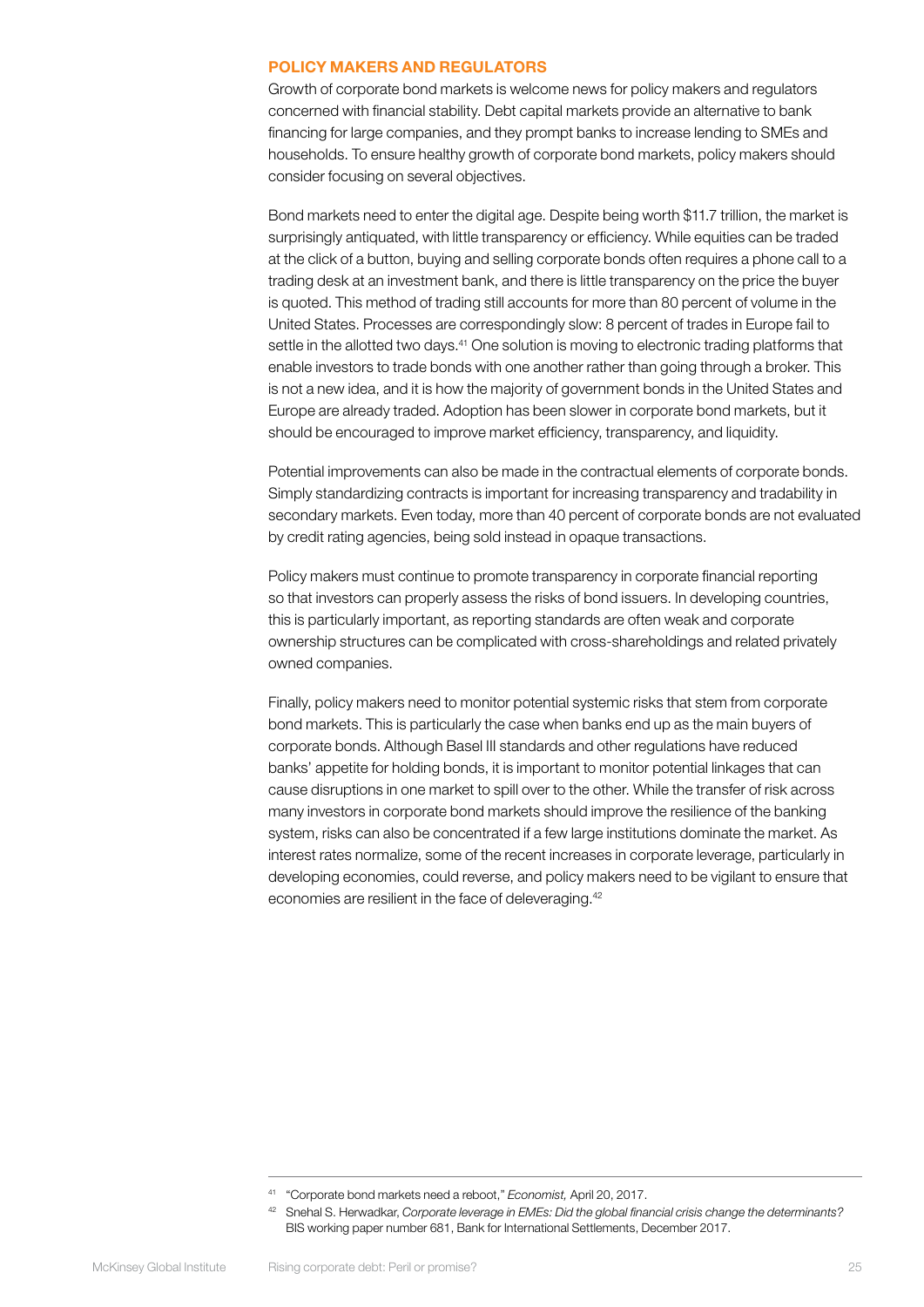For years, bond financing was largely favored only by the largest US corporations. But over the past ten years, companies around the world have joined in, giving corporate bond markets outside of the United States new life. This is a long-awaited development that indicates a welcome diversification of global corporate funding and the potential for more financial stability. But the bull market in bonds has also brought some risks. The fact that corporate debt has grown nearly as much as government debt over the past decade is cause for closer scrutiny of the sustainability of the market, if not concern. Our analysis shows that some borrowers with little capacity for a downturn in their finances have accessed the market; we may see a rise in defaults in the coming years as a result. The question remains whether the corporate bond market will continue to grow deeper and broader as interest rates rise and investors bear the cost of more corporate defaults. There is significant scope for further growth in corporate bond markets outside the United States, but our analysis clearly points to bumps in the road ahead.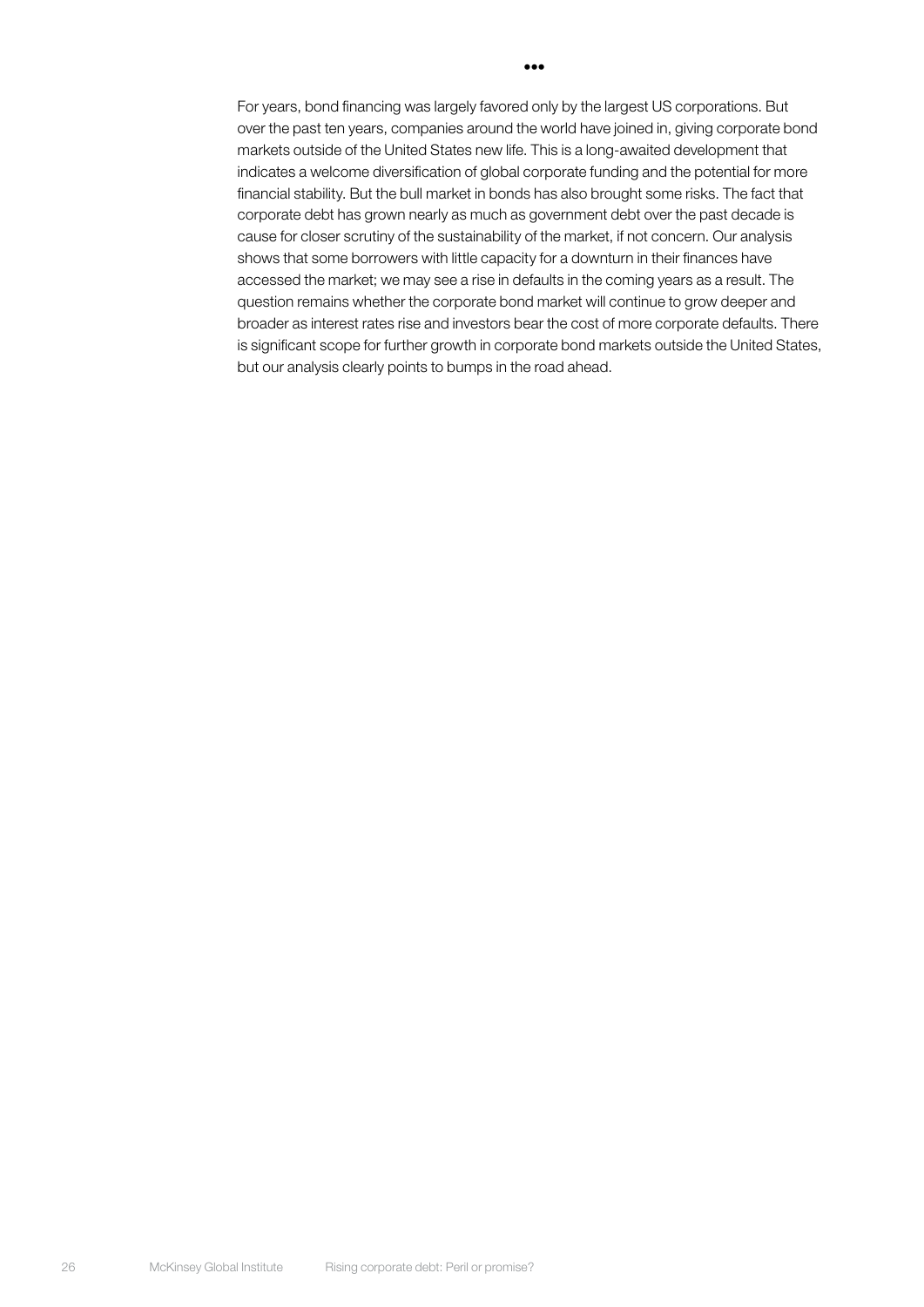### <span id="page-30-0"></span>FURTHER READING

Chen, Sally, and Joong Shik Kang, *Credit booms—is China different?* IMF working paper 18/2, January 2018.

Choi, Jaewon, Dirk Hackbarth, and Josef Zechner, *Corporate debt maturity profiles*, August 28, 2017.

Dannhauser, Caitlyn D., "The impact of innovation: Evidence from corporate bond exchange-traded funds (ETFs)," *Journal of Financial Economics*, volume 125, issue 3, September 2017.

Darst, R. Matthew, and Ehraz Refayet, *A collateral theory of endogenous debt maturity*, Finance and Economies Discussion Series working paper number 2017-057, Board of Governors of the Federal Reserve System, 2017.

Gruić, Branimir, Masazumi Hattori, and Hyun Song Shin, "Recent changes in global credit intermediation and potential risks," *BIS Quarterly Review*, Bank for International Settlements, September 2014.

He, Xue-Zhong, Eva Lütkebohmert, and Yajun Xiao, "Rollover risk and credit risk under time-varying margin," *Quantitative Finance*, volume 17, issue 3, March 2017.

Herwadkar, Snehal S., *Corporate leverage in EMEs: Did the global financial crisis change the determinants?* BIS working paper number 681, Bank for International Settlements, December 2017.

Institute of International Finance, *Debt in frontier markets under the microscope*, February 12, 2018.

Institute of International Finance, *Global debt monitor—April 2018*, April 9, 2018.

Institute of International Finance, *IIF flows alert: Sharp pullback in EM flows*, April 25, 2018.

International Capital Market Association, *Remaking the corporate bond market: ICMA's 2nd study into the state and evolution of the European investment grade corporate bond secondary market*, July 2016.

International Energy Agency, *World energy outlook*, November 2017.

IMF, *Brighter prospects, optimistic markets, challenges ahead*, World Economic Outlook update, January 2018.

IMF, *Global financial stability report April 2018: A bumpy road ahead?* April 2018.

IMF, *Global financial stability report October 2017: Is growth at risk?* October 2017.

IMF, *World economic outlook, April 2018: Cyclical upswing, structural change*, April 2018.

McKinsey & Company, *Meet the new Brazilian consumer*, June 2016.

McKinsey & Company, *The phoenix rises: Remaking the bank for an ecosystem world*, McKinsey Global Banking Annual Review 2017, McKinsey & Company Global Banking Practice, October 2017.

McKinsey Global Institute, *Debt and (not much) deleveraging*, February 2015.

McKinsey Global Institute, *The new dynamics of financial globalization*, August 2017.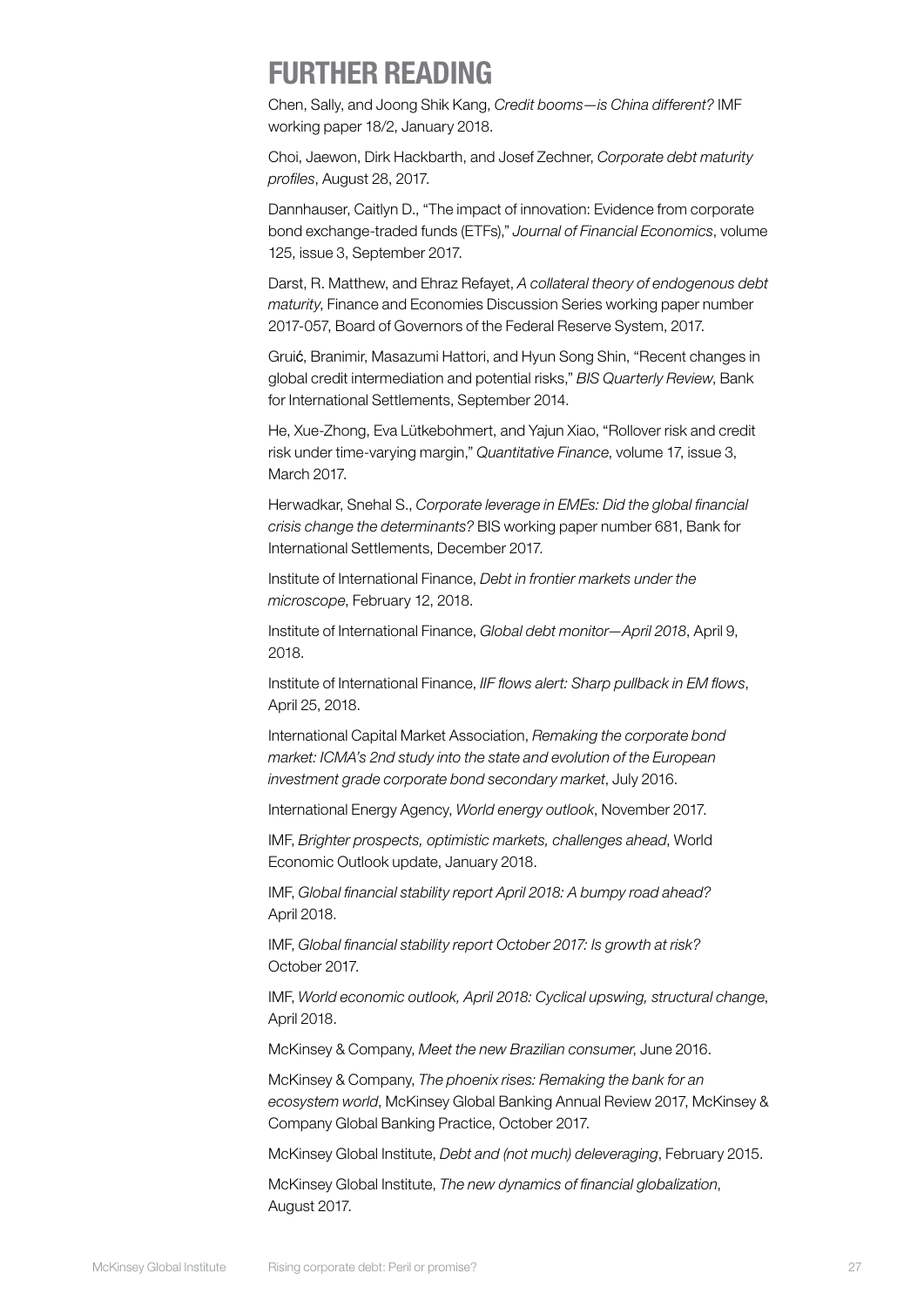Moody's Investors Service, *Moody's: US government's tax proposals would benefit all but highly leveraged companies*, Global Credit Research, December 12, 2017.

Moody's Investors Service, *Refunding risk and needs 2018–22: Investmentgrade corporates—US*, January 30, 2018.

Moody's Investors Service, *Refunding risk and needs 2018–22: Speculativegrade corporations—US*, January 30, 2018.

OECD, "Resilience in a time of high debt," *OECD Economic Outlook*, volume 2017, issue 2, 2017.

S&P Global Ratings, *Default, transition, and recovery: 2016 annual global corporate default study and rating transitions*, April 13, 2017.

Tendulkar, Rohini, *Corporate bond markets: An emerging markets perspective*, volume II, staff working paper of the IOSCO Research Department, September 25, 2015.

Valenzuela, Patricio, "Rollover risk and credit spreads: Evidence from international corporate bonds," *Review of Finance*, volume 20, issue 2, March 2016.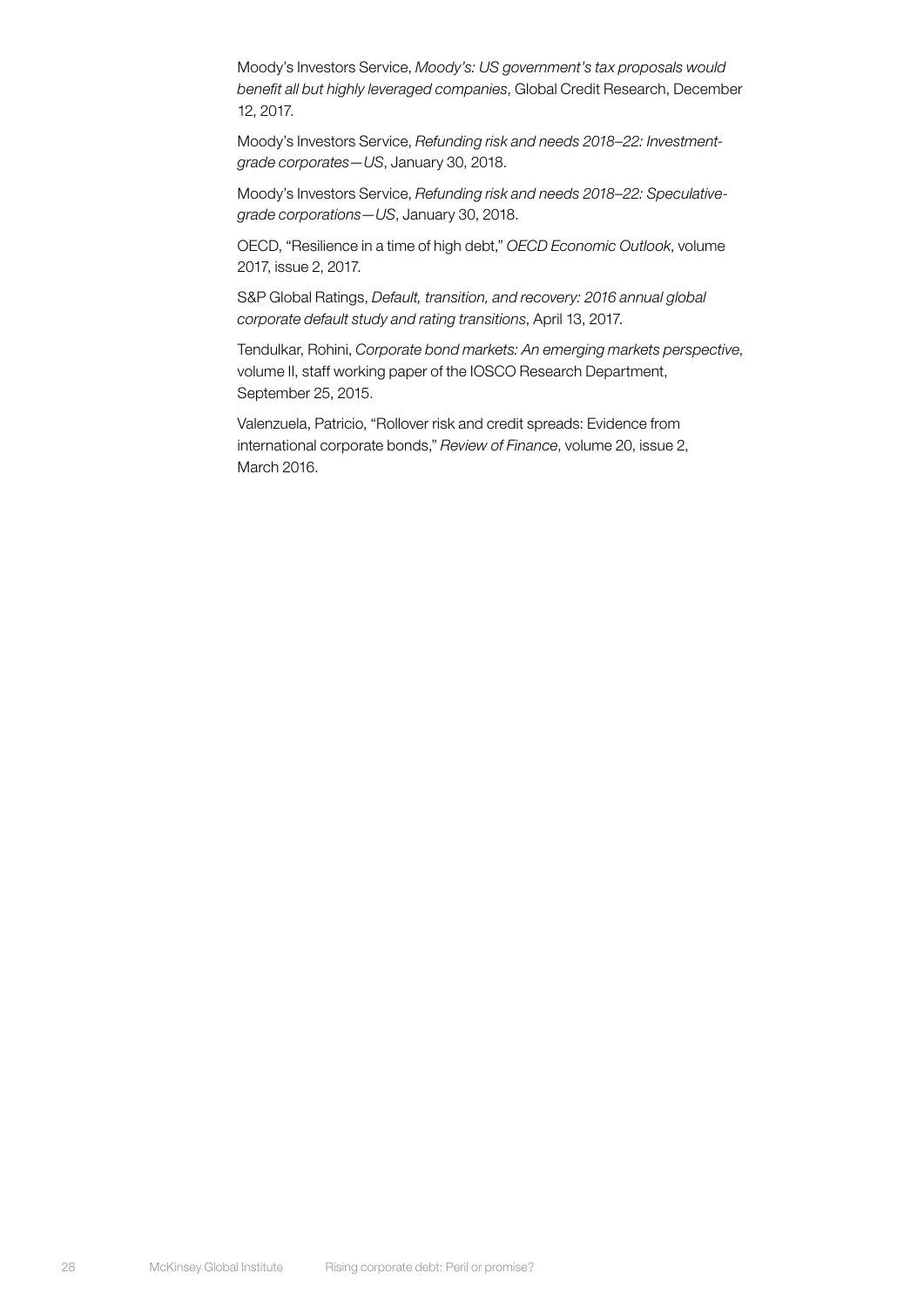### <span id="page-32-0"></span>ACKNOWLEDGMENTS

This discussion paper is part of MGI's ongoing research on financial markets and debt and deleveraging. Our updated statistics on global debt markets are published alongside this paper in an online-only interactive at [www.mckinsey.com/globaldebt](http://www.mckinsey.com/globaldebt).

We would like to thank Timothy Koller, a McKinsey & Company partner in New York; Sree Ramaswamy, an MGI partner in Washington, DC; Matthieu Lemerle, a McKinsey senior partner in London; and Wieland Gurlit, a McKinsey senior partner in São Paulo, for their input. We are grateful to Vishakha Khemka, Marcello Flaminio, and Daniel Pietzker for their analytical and research contributions. We would also like to thank members of MGI's operations team, namely senior editor Janet Bush for her help drafting and editing the paper; editorial production manager Julie Philpot; graphic design specialists Marisa Carder and Margo Shimasaki; content specialist Tim Beacom; and digital editor Lauren Meling. We are also grateful to data visualization expert Adam Ware of Analytic-Aware.

This paper contributes to MGI's mission to help business and policy leaders understand the forces transforming the global economy, identify strategic locations, and prepare for the next wave of growth. As with all MGI research, this work is independent and has not been commissioned or sponsored in any way by any business, government, or other institution. We welcome your comments on the research at [MGI@mckinsey.com](mailto:MGI%40mckinsey.com?subject=).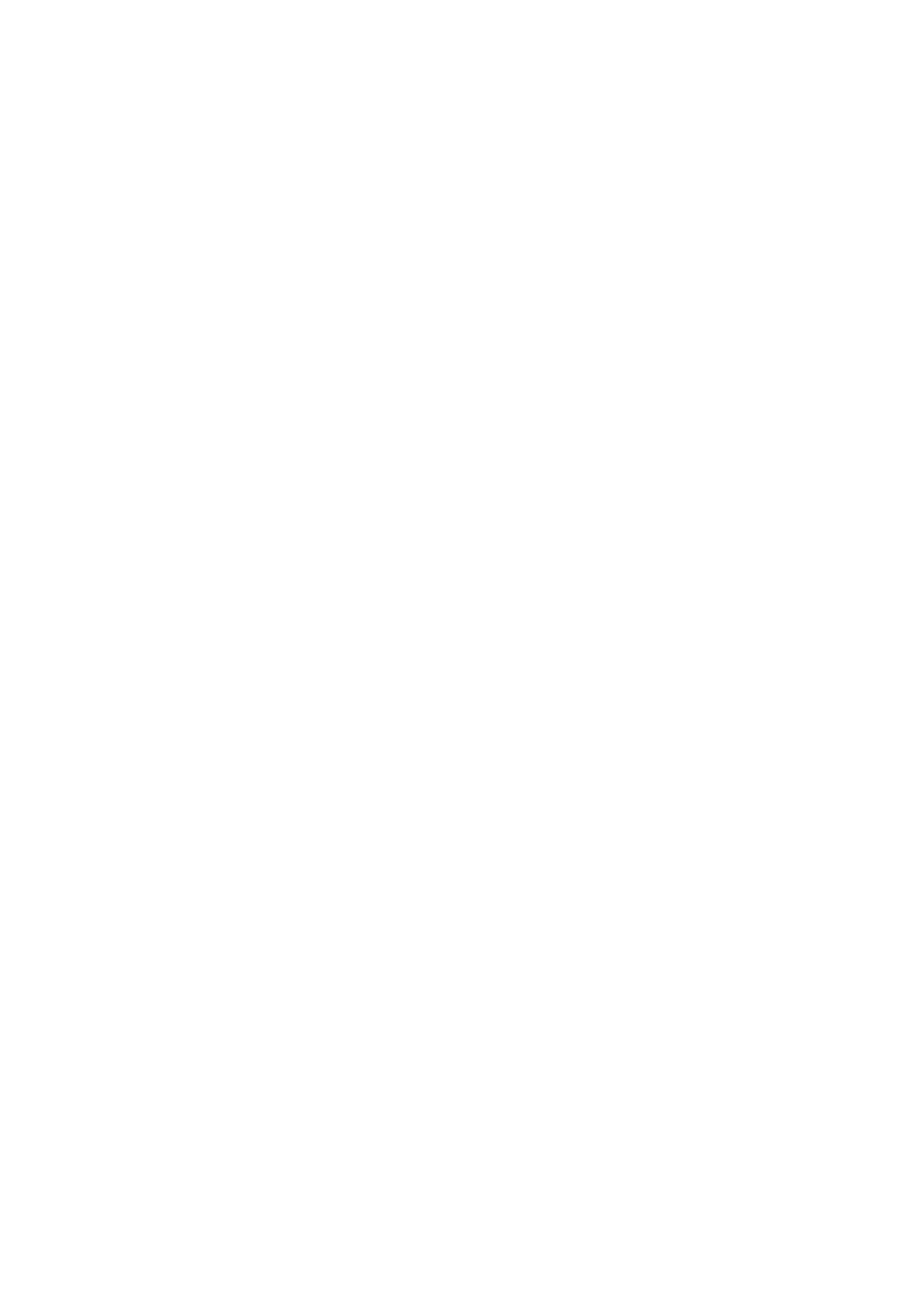# RELATED MGI AND MCKINSEY RESEARCH

#### [The new dynamics of financial globalization \(August 2017\)](https://www.mckinsey.com/industries/financial-services/our-insights/the-new-dynamics-of-financial-globalization)

Cross-border capital flows have fallen 65 percent since the financial crisis as global banks have retrenched, but a more stable form of financial globalization may be emerging.

#### [Diminishing returns: Why investors may need to lower their expectations](https://www.mckinsey.com/industries/private-equity-and-principal-investors/our-insights/why-investors-may-need-to-lower-their-sights)  [\(May 2016\)](https://www.mckinsey.com/industries/private-equity-and-principal-investors/our-insights/why-investors-may-need-to-lower-their-sights)

The forces that have driven exceptional investment returns over the past 30 years are weakening, and even reversing. It may be time for investors to lower their expectations.

#### [Debt and \(not much\) deleveraging \(February 2015\)](https://www.mckinsey.com/featured-insights/employment-and-growth/debt-and-not-much-deleveraging)

Global debt has grown by \$57 trillion and no major economy has decreased its debt-to-GDP ratio since 2007. High government debt in advanced economies, mounting household debt, and the rapid rise of China's debt are areas of potential concern.

#### [Playing to win: The global competition for corporate profits \(September 2015\)](https://www.mckinsey.com/business-functions/strategy-and-corporate-finance/our-insights/the-new-global-competition-for-corporate-profits)

The world's biggest corporations have been riding a three-decade wave of profit growth, market expansion, and declining costs. But this unprecedented run may be coming to an end. The corporate profit pool, which stands at almost 10 percent of world GDP, could shrink to less than 8 percent by 2025—undoing in a single decade nearly all the corporate gains over the past 30 years.

#### [The Phoenix rises: Remaking the bank for an ecosystem world \(October 2017\)](https://www.mckinsey.com/industries/financial-services/our-insights/remaking-the-bank-for-an-ecosystem-world)

The global banking industry shows many signs of renewed health. The recovery from the financial crisis is—at long last—complete, capital stocks have been replenished, and banks have taken an ax to costs. Yet profits remain elusive. Banks cannot afford to wait any longer to extract the potential of digital to industrialize their operations.

[www.mckinsey.com/mgi](http://www.mckinsey.com/mgi )

E-book versions of selected MGI reports are available at MGI's website, Amazon's Kindle bookstore, and Apple's iBooks Store. Download and listen to MGI podcasts on iTunes or at [www.mckinsey.com/mgi/publications/multimedia/](http://www.mckinsey.com/mgi/publications/multimedia/)